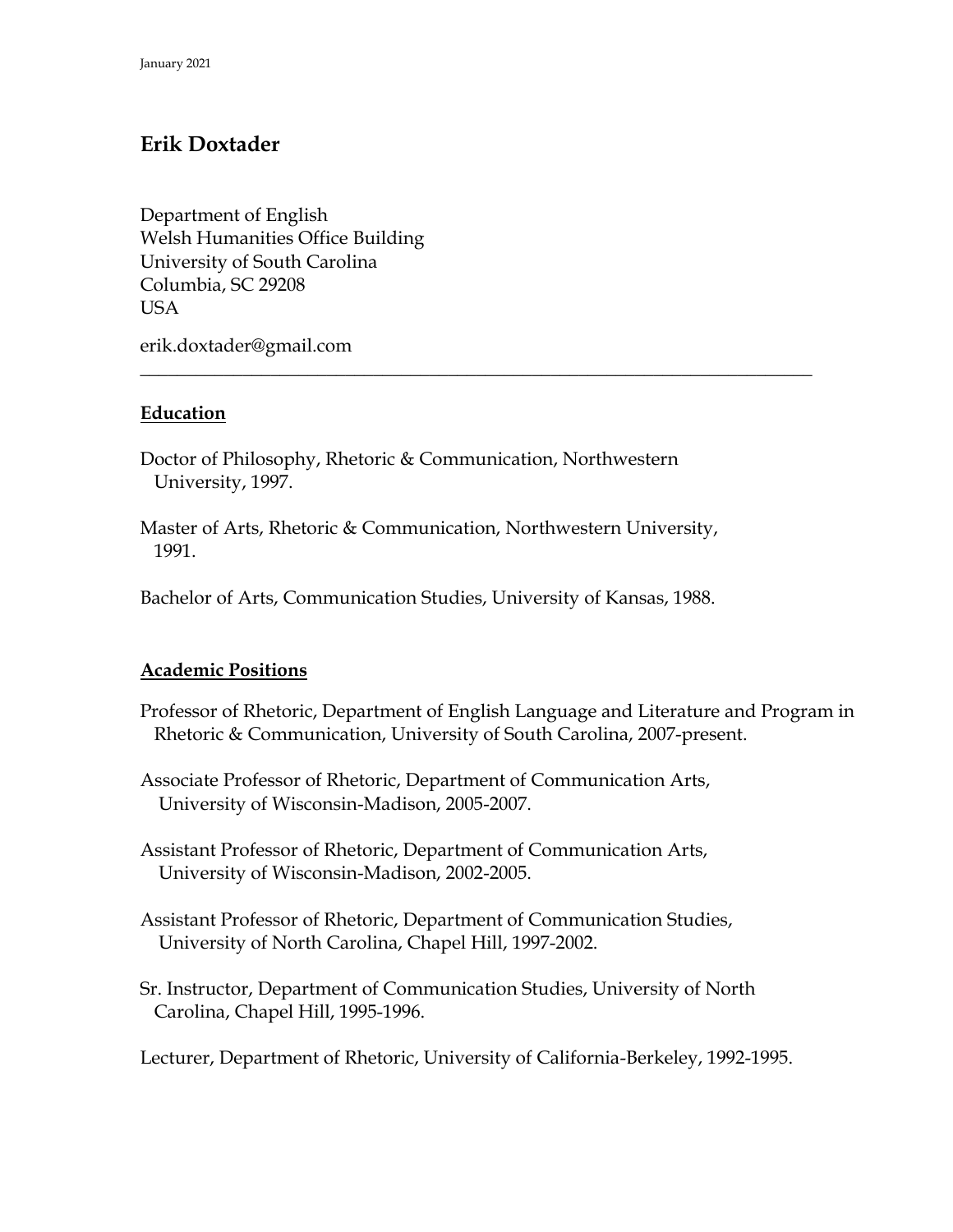#### **Research & Honorary Appointments**

Senior Research Fellow, Institute for Justice and Reconciliation, Cape Town, South Africa, January 2002-2020.

Core Faculty, Global Studies Program, University of South Carolina, 2019-present.

Honorary Research Associate, Centre for Rhetoric Studies, University of Cape Town, South Africa, 2000-present.

Affiliated Faculty, African Studies Program, University of South Carolina, 2007-2017.

Faculty, African Studies Program, University of Wisconsin-Madison, August 2002-2007.

Visiting Scholar, Department of Rhetoric, University of California, Berkeley, 1999-2000.

### **Editorial Appointments**

Editor, *Philosophy & Rhetoric*, January 2018-present.

Associate Editor, *Philosophy & Rhetoric*, December 2016-December 2017.

Book Review Editor, *Philosophy and Rhetoric*, January 2005-2017.

Acting Editor, *Philosophy & Rhetoric*, September-December 2008.

### **Research Fellowships & Grants**

Partner Investigator, Discovery Project, Australian Research Council, 2012-2018. Project Title: *Resistance, Recognition, and Reconciliation in Australia - Lessons from South Africa and Northern Ireland*. A collaborative project running 2012-18.

Co-Investigator, Blue Skies Research Grant, South African National Research Foundation, 2011, 2012-14.

Project title: *Surveillance, Intelligence, and Forms of Rhetorical Control in Democratic Discourse*. A collaborative project with Philippe-Joseph Salazar (Cape Town) and Dominique de Corcelles (CNRS, Paris); 2011 grant renewed for 2013-14.

Carolina Core Course Development Grant, USC College of Arts & Sciences, 2012.

George and Linda Hamel Faculty Research Award, University of Wisconsin, March 2007.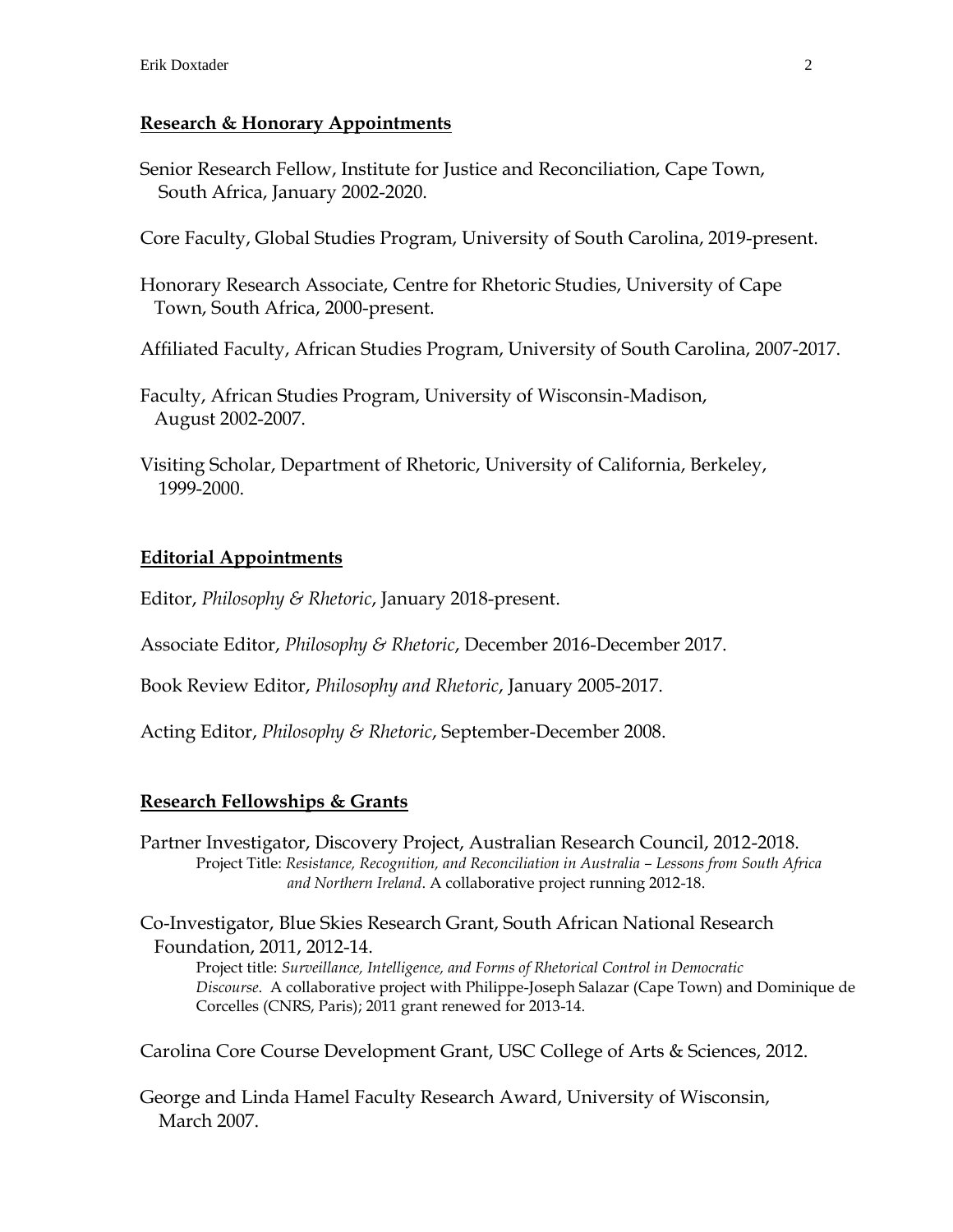A.W. Mellon Foundation Humanities Workshop Award, The Humanities Center, University of Wisconsin, 2006.

(Co-Awarded for the workshop "In the Name of Difficult Words: The Time, Poetics and Ethics of Testimony")

Global Studies Faculty Research Award, University of Wisconsin, Fall 2005-2006.

Wisconsin Alumni Research Foundation Faculty Development Grant, University of Wisconsin Graduate School, Summer 2005.

International Research Fellowship, Institute for Justice and Reconciliation, Cape Town, South Africa, 2001.

Fellowship on Peace and Security in a Changing World, Social Science Research Council – MacArthur Foundation, January 1999-December 2000.

Faculty Research and Development Grant, University of North Carolina, 1997, 1998.

Williamson Course Development Grant, University of North Carolina, 1996.

#### **Awards**

2010 Rhetoric Society of America Annual Book Award. Awarded for *With Faith in the Works of Words: The Beginnings of Reconciliation in South Africa, 1985-1995* .

Golden Anniversary Monograph Award, National Communication Association, November 2004.

Awarded for: "Reconciliation: A Rhetorical Concept/ion."

Golden Anniversary Monograph Award, National Communication Association, November 2002.

Awarded for: "Making History in a Time of Transition: The Rhetorical Occasion, Constitution, and Representation of South African Reconciliation."

Favorite Faculty Teaching Award, University of North Carolina, 1997.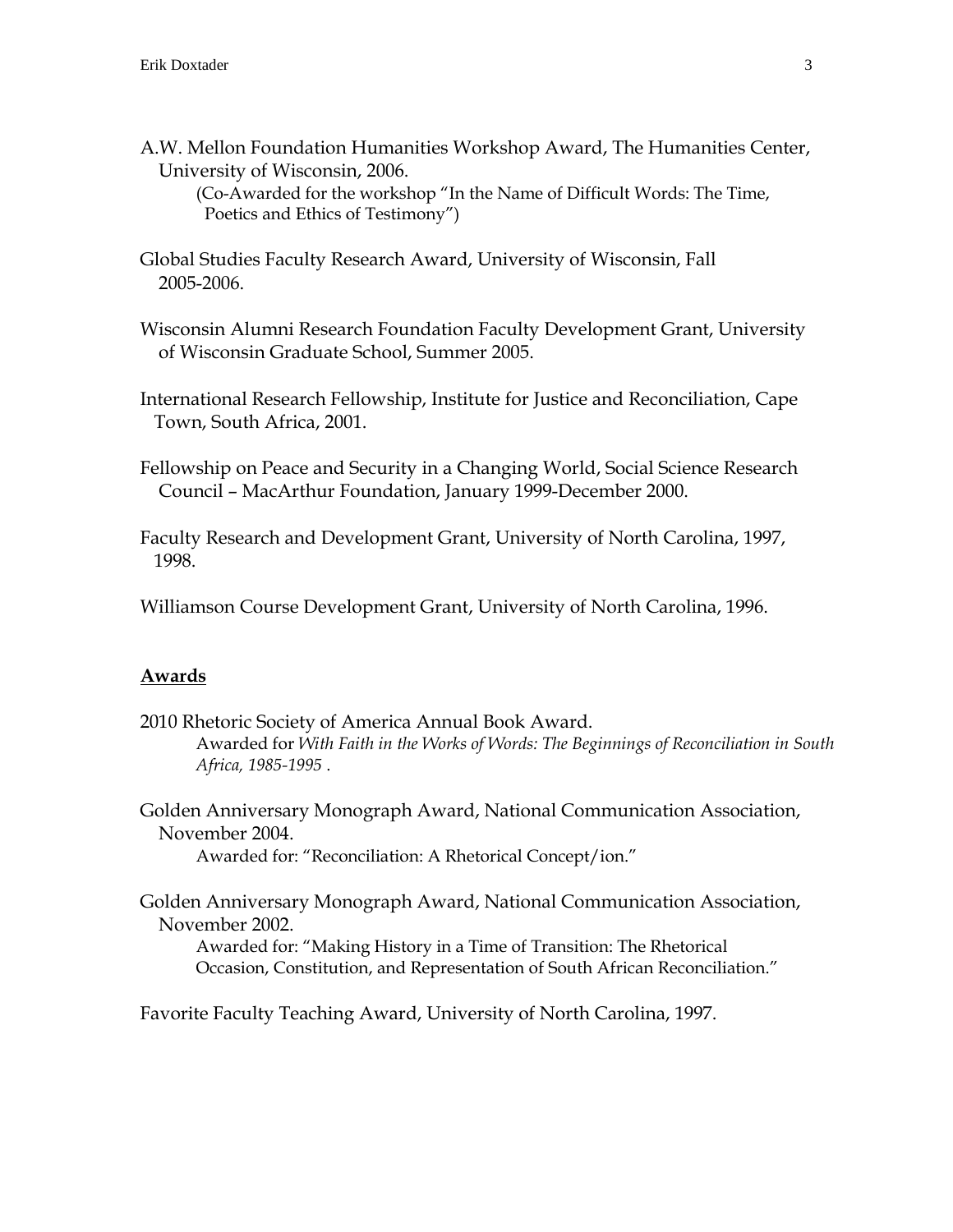#### Erik Doxtader 4

### **Books**

- *The African Renaissance and the Afro-Arab Spring: A Season of Rebirth?* Co-edited and introduced with Charles Villa-Vicencio and Ebrahim Moosa. (Washington DC/Cape Town: Georgetown University Press/University of Cape Town Press, 2015).
- *In the Balance: South Africans Debate Reconciliation.* Co-edited with Fanie du Toit. (Cape Town: Jacana Press, 2010).
- *Inventing the Potential of Rhetorical Culture.* Edited and introduced. (College Park, PA: Pennsylvania State University Press, 2010).
- *Faith in the Works of Words: The Beginnings of Reconciliation in South Africa, 1985- 1995*. (Cape Town: David Philip/Lansing: Michigan State University Press, June 2009).
- *Truth and Reconciliation in South Africa: The Fundamental Documents*. Co-Edited and introduced with Philippe-Joseph Salazar (Cape Town: David Philip and New Africa Books, 2007).
- *Pieces of the Puzzle: Keywords on Reconciliation, Transitional Justice and Social Reconstruction*. Co-edited and introduced with Charles Villa-Vicencio (Cape Town: OneWorld Books, 2005)
- *Provoking Questions: An Assessment of the Truth and Reconciliation Commission's Recommendations and their Implementation.* Edited and introduced (Cape Town: Institute for Justice and Reconciliation, 2005).
- *To Repair the Irreparable: Reparation and Reconstruction in South Africa*. Co-edited and introduced with Charles Villa-Vicencio (Cape Town: David Philip, 2004, Second Printing 2006).
- *The Provocations of Amnesty: Memory, Justice and Impunity*. Co-edited and introduced with Charles Villa-Vicencio (Cape Town: David Phillip, 2003).
- *Through Fire with Water: Violence, Transition, and the Potential for Reconciliation in Africa – Fifteen Case Studies*. Co-edited and introduced with Charles Villa- Vicencio (Cape Town: David Phillip, 2003).

### **Monograph in Progress**

*The Barbarism of Transitional Justice.* 200 ms. pages.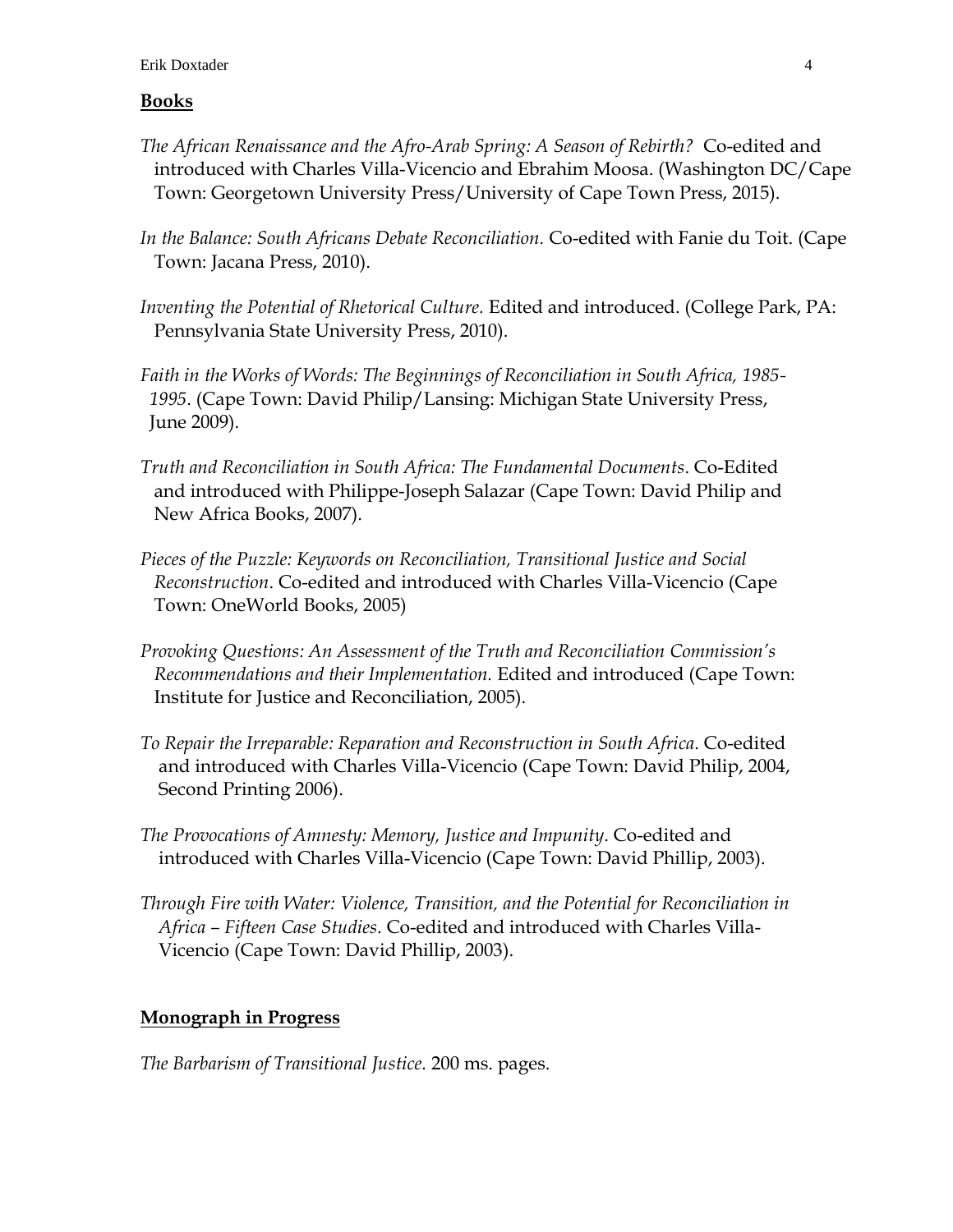### **Book Chapters**

- "With Paradoxes to Spare: Human Rights Language as Such." In *The Routledge Companion on Human Rights and Literature*. Eds. Sophia McClennen and Alexandra Schultheis Moore (London: Routledge, 2015), 405-13.
- "The Potential of an African Assertion Once More, in the Name of a Renaissance." In *The African Renaissance and the Afro-Arab Spring: A Season of Rebirth?* Eds. Charles Villa-Vicencio, Erik Doxtader, Ebrahim Moosa. (Washington DC/Cape Town: Georgetown University Press/University of Cape Town Press, 2015), 171-192.
- « *Samedi 8 mars 2014: rapport sur le surf »* (Surf Report : 8 March 2014). In *Poussières du monde,* eds. Jean-Luc Hinsinger and Emmanuel Lemieux (Paris: Éditions François Bourin, 2014), 116-19.
- "Contra la corriente: Recordando la Publicidad de la Amnistía Sudafricana." In  *Lesa Humanidad,* eds. Claudia Hilb, Philippe-Joseph Salazar, Lucas Martin (Buenos Aries: Katz Editores, 2014), 138-160.
- "Coming to terms with a declaration of barbarous acts." In *Re/Framing Identifications,* ed. Michelle Baliff (Long Grove: Waveland Press, 2013), 116-130.
- "A Question of Forgiving Words." In *Public Forgiveness in Post-Conflict Contexts*, eds. Bas van Stokkomom, Neekle Doorn, & Paul van Tongeren (Cambridge: Intersentia Press, 2012), 107-123.
- "A Question of Confession's Discovery." In *Human Rights Rhetoric: Traditions of Testifying and Witnessing,* eds. Arabella Lyon and Lester Olsen (New York: Routledge, 2012).
- "A Critique of Law's Violence Yet (Never) to Come: United Nations' Transitional Justice Policy and the (Fore)closure of Reconciliation." In *Theorising Post-Conflict Reconciliation: Agonism, Restitution & Repair,* ed. Alexander Hirsch (New York: Routledge, 2011), 27-64.
- "The Faith and Struggle of Beginning (with) Words: On the Turn Between Reconciliation and Recognition." In *Philosophy and Rhetoric in Dialogue*: *Redrawing Their Intellectual Landscape*, ed. Gerard Hauser (University Park: Penn State Press, 2008), 119-146.
- "The Entwinement of Argument and Rhetoric: A Dialectical Reading of Habermas' Theory of Communicative Action." In *Readings on Argumentation,*  eds. Angela J. Aguayo and Timothy R. Steffensmeier (State College Park: Strata, 2008), 297-309.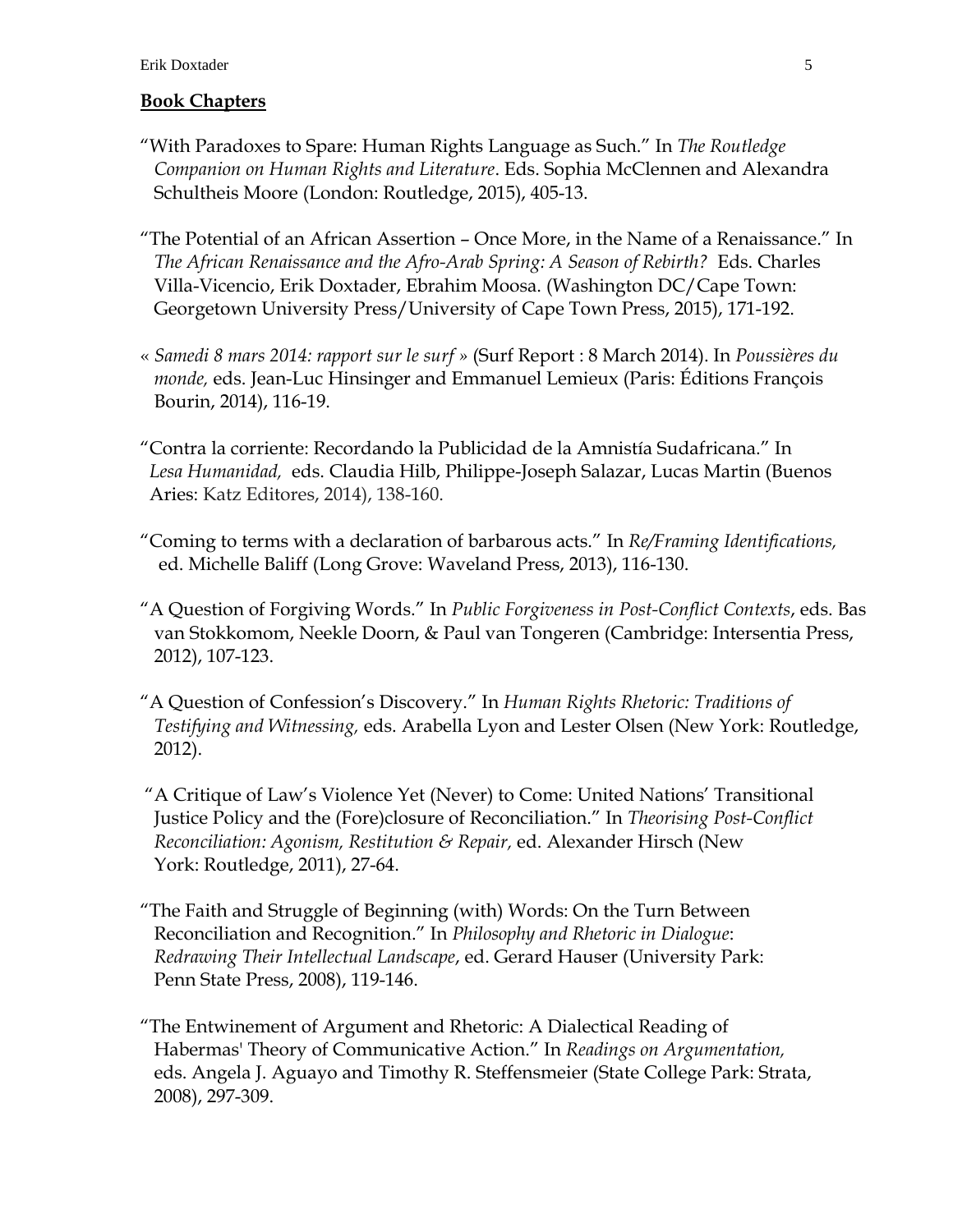- "Amnesty," in *Pieces of the Puzzle: Keywords on Reconciliation, Transitional Justice and Social Reconstruction*. Co-edited and introduced with Charles Villa-Vicencio (Cape Town: OneWorld Books, 2005), 39-46.
- "Reparation," in *Pieces of the Puzzle: Keywords on Reconciliation, Transitional Justice and Social Reconstruction*. Co-edited and introduced with Charles Villa-Vicencio (Cape Town: OneWorld Books, 2005), 25-33.
- "The Matter of Words in the Midst of Beginnings: Unraveling the 'Relationship' Between Reparations and Reconciliation," in *To Repair the Irreparable: Reparation and Reconstruction in South Africa*, eds. Erik Doxtader & Charles Villa-Vicencio (Cape Town: David Philip, 2004), 115-148.
- "Easy to Forget or Never (Again) Hard To Remember? History, Memory and the 'Publicity' of Amnesty," in *The Provocations of Amnesty: Memory, Justice and Impunity*, eds. Charles Villa-Vicencio & Erik Doxtader (Cape Town: David Phillip, 2003), 121-155.
- "Burundi: Permanent Deadlock or Tentative Peace?"[with Yeki Mosomothane] in *Through Fire with Water: Violence, Transition, and the Potential for Reconciliation in Africa – Fifteen Case Studies,* eds. Erik Doxtader and Charles Villa-Vicencio (Cape Town: David Phillip, 2003), 65-88.
- "Angola: The Beginning of Hope for Peace," [with Ricky Khaukha] in *Through Fire with Water: Violence, Transition, and the Potential for Reconciliation in Africa – Fifteen Case Studies,* eds. Erik Doxtader and Charles Villa-Vicencio (Cape Town: David Phillip, 2003), 107-28.
- "Namibia: The Jigsaw Puzzle of Democracy," [with Edmond Tiku] in *Through Fire with Water: Violence, Transition, and the Potential for Reconciliation in Africa – Fifteen Case Studies,* eds. Erik Doxtader and Charles Villa-Vicencio (Cape Town: David Phillip, 2003), 329-48.
- "In the Name of Reconciliation: The Faith and Works of Counterpublicity," in C*ounterpublics and the State,* eds. Robert Asen and Daniel Brower (Albany: SUNY Press, 2001), 59-85.
- "Beginning the Middle," in *Transcending a Century of Injustice*, ed. Charles Villa-Vicencio (Cape Town, IJR, 2000), 130-36.

## **Special Journal Issues**

Editor, "In the Midst of Covid-19." Special issue of *Philosophy & Rhetoric*, 53.3 (May 2020).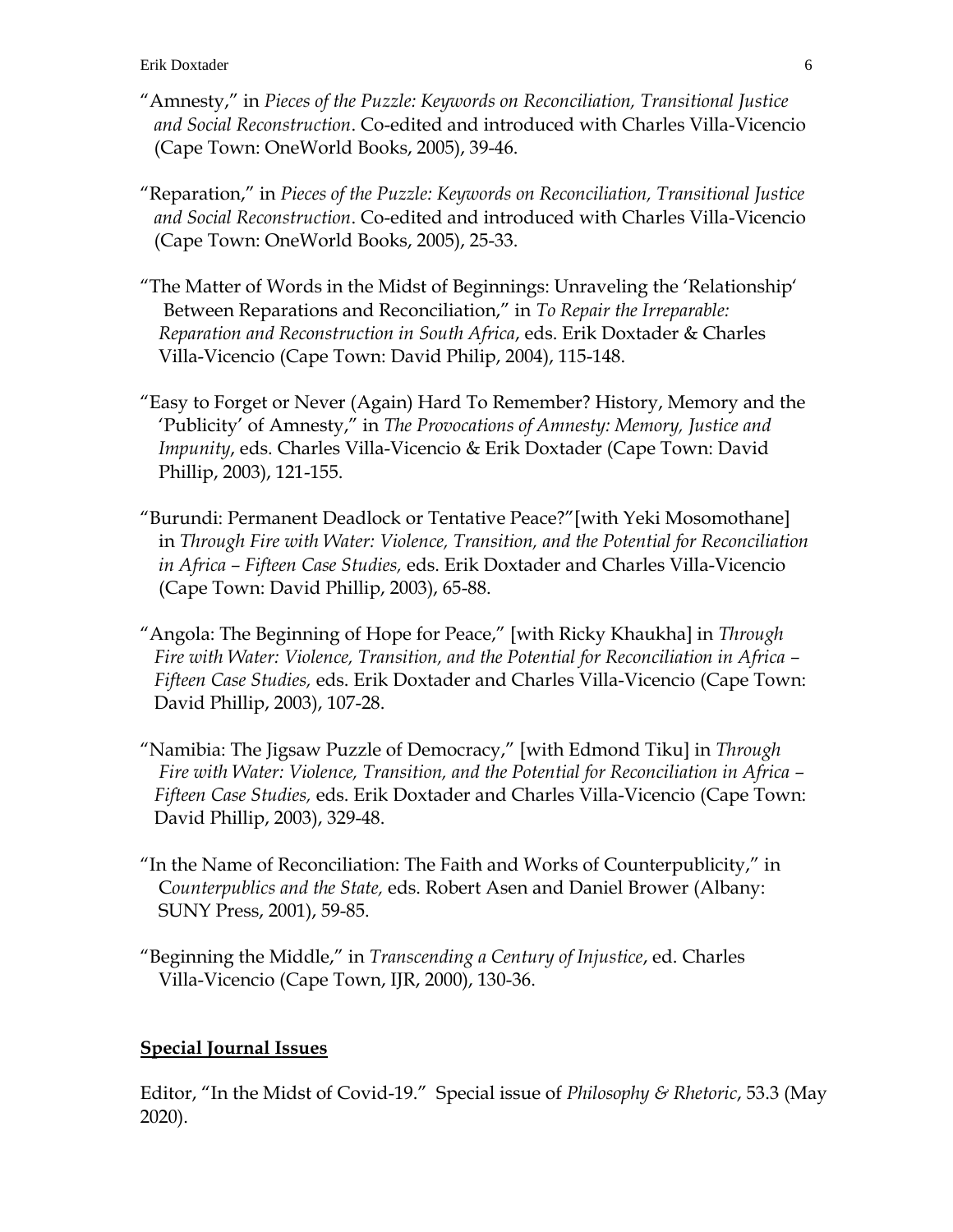Editor, "Inventing the Potential of Rhetorical Culture." Special issue of *Philosophy and Rhetoric,* 41:4 (December 2008).

## **Articles**

"Masking: Response-ability, in Unsteady, Broken Breaths," *Philosophy & Rhetoric* 43.4 (2020): 336-344 (under pseudonym).

"The Quietude of Transitional Justice—Five Rhetorical Questions," *African Yearbook of Rhetoric* 10 (2020). Selected for inclusion and reprinted in the Yearbook's 10th anniversary volume.

"With No Sanction for Lying: Recollecting the Potential of a Few Dispossessing Words," *African Yearbook of Rhetoric* 8 (November 2019): 163-77.

*"Zōon Logon Ekhon*—The (Dis)Possession of an Echo," *Philosophy & Rhetoric* 50:4 (2017): 452-472.

"The Recognizability of Recognition: Fragments in the Name of a Not Yet Rhetorical Question," *Philosophy & Rhetoric* 48:4 (2015): 379-412.

"Harmonizing Drones," *Cosmopolis-A Review of Cosmopolitics 2015:* 51-62.

"The Quietude of Transitional Justice—Five Rhetorical Questions," *African Yearbook of Rhetoric* 6:1 (2015): 23-38.

"Contending with Violent Words; or, The Afterthought of (In)civility," *Philosophy & Rhetoric* 44:4 (2011): 403-423.

"A Question of Confession's Discovery," *Rhetoric Society Quarterly* 41:3 (2011): 267-281.

"Between the Signs of Transition's Justice," *African Yearbook of Rhetoric* 2:1 (2011): 21-29.

"Addressing Animals," *Philosophy & Rhetoric* 44:1 (2011): 79-80.

"The Rhetorical Question of Human Rights—A Preface," *Quarterly Journal of Speech* 96:4 (2010): 353-379.

"In theory, a flirting question," *Pre/Text* 20:1-4 (2010), 145-163.

"Reading Otherwise Than Being: Asking After Patience," Co-authored with John Muckelbauer, *JAC* 29:3 (2010): 493-509.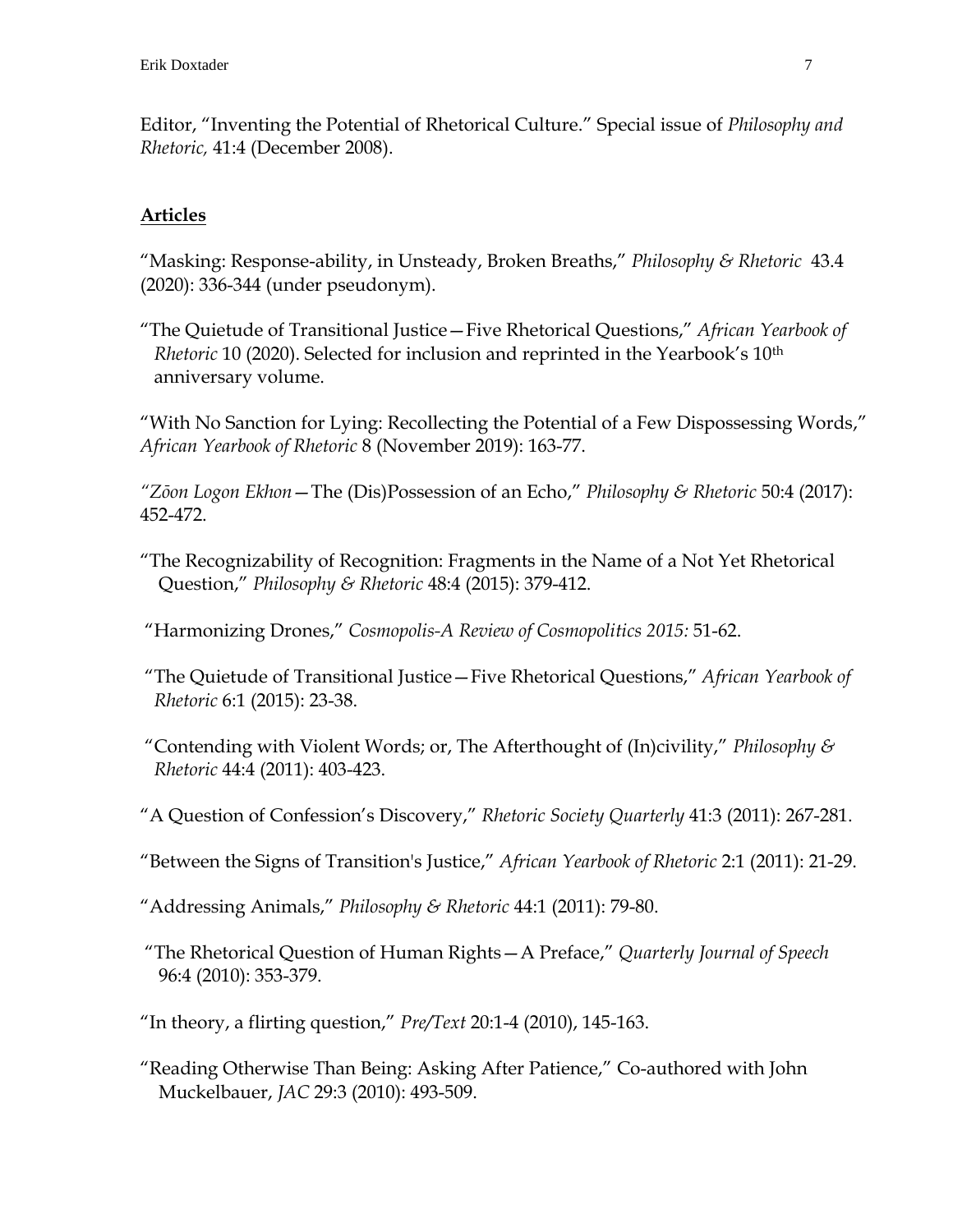- "For Today, There will be a Speech (and a Song) Tomorrow," *Philosophy & Rhetoric* 41:4 (2008): 311-323.
- "Published Works of Thomas B. Farrell," *Philosophy & Rhetoric* 41:4 (2008): 488- 93.
- "The (Rhetorical) Question of Exception, For Now," *Communication and Critical Cultural Studies* 5:2 (June 2008): 212-218.
- "The Faith and Struggle of Beginning (with) Words: On the Turn Between Reconciliation and Recognition," *Philosophy & Rhetoric* 40:1 (2007): 119-146.
- "An African Assertion? The Question of Reconciliation's Place in a Time of Emergency," *The Public* XII (4) (December 2005): 45-61.
- "La réconciliation avant la réconciliation: la «précédence» sud-africaine," *Le Genre Humain* 43 (2004): 243-63.
- "The Potential of Reconciliation's Beginning: A Reply," *Rhetoric and Public Affairs* 7 (Fall 2004), 378-390.
- "Works of Faith, Faith of Works: A Reflection on the Truth and Justification of Forgiveness," *Quest: An African Journal of Philosophy* (March 2004): 50-61.
- "Reconciliation A Rhetorical Concept/ion," *Quarterly Journal of Speech* 89 (2003): 267-292.
- "A Note on the 'Potential' Experience of Rhetorical/Theory," *Review of Communication* (2003).
- "Introduction," The South African Truth and Reconciliation Commission and Transitional Justice: A Select Bibliography," *Journal of Law and Religion,* 16 (2001): 69- 72.
- "Middle Voices in Transition: The Form of Public Speech in Post-TRC South Africa," *Javnost – The Public, Journal of the European Institute of Communication and Culture* VIII (2001): 23-34.
- "Making History in a Time of Transition: The Rhetorical Occasion, Constitution, and Representation of South African Reconciliation," *Rhetoric and Public Affairs* 4 (2001): 223-260.
- "Reconciliation in a State Of Emergency: The Middle Voice of 2 Corinthians," *The Journal for the Study of Religion* 14 (2001): 47-66.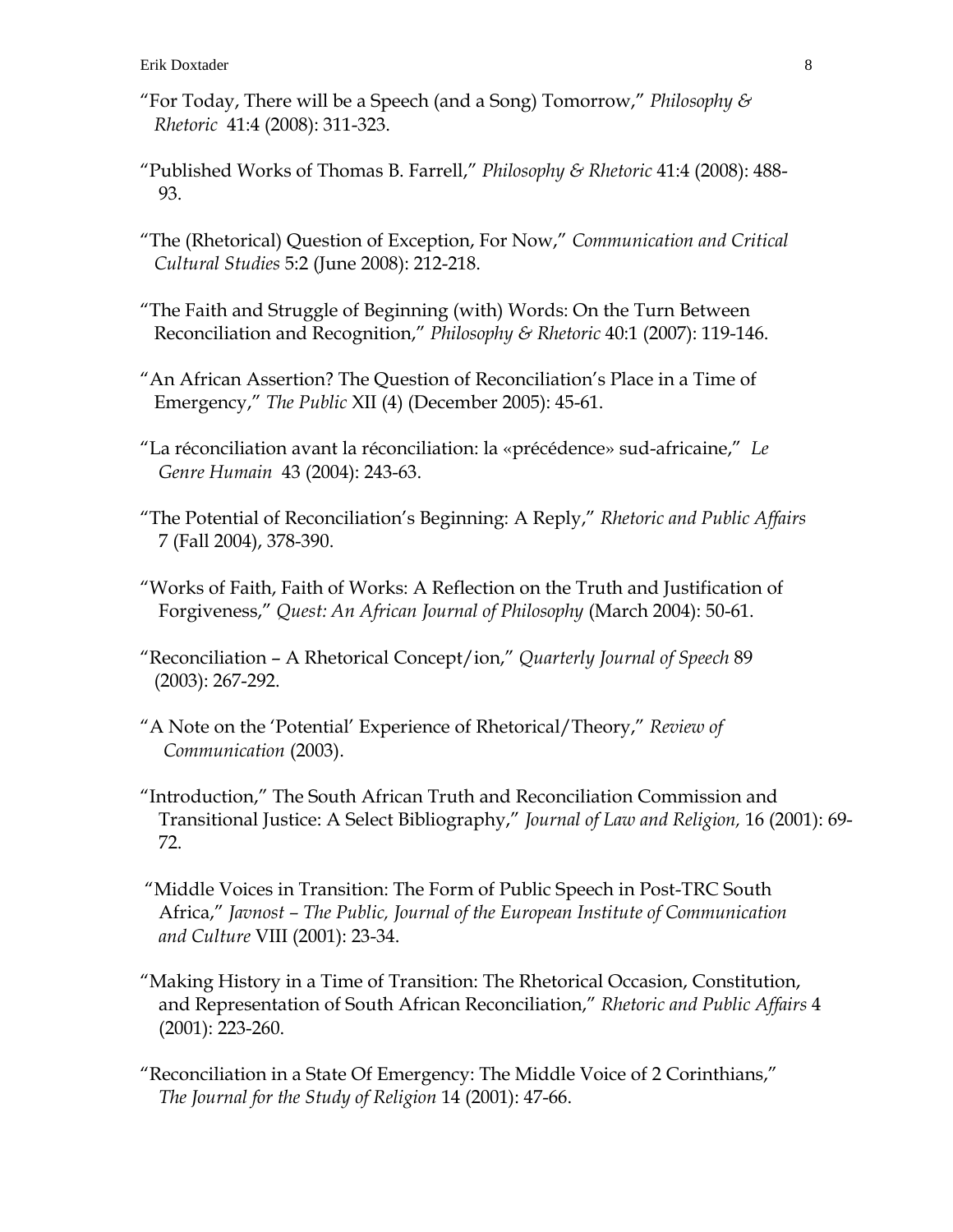- "Loving History's Fate, Perverting the Beautiful Soul: Scenes of Felicity's Potential," *Cultural Studies* 15 (2001): 206-221*.*
- "Characters in the Middle of Public Life: Consensus, Dissent and Ethos," *Philosophy and Rhetoric* 33 (2000): 336-369.
- "The Materials of Transition: Reconciliation and Reparations in Contemporary South Africa," *Proceedings of the AFA/SCA Conference on Argumentation*, (Annandale, VA: SCA/AFA, 1999).
- "Public Opinion and the Legacy of the Cold War," *American Diplomacy: An Electronic Journal of Commentary, Analysis, and Research on American Foreign Policy and Its Practice* 3 (Spring 1998).
- "Learning Public Deliberation through the Critique of Institutional Argument," *Argumentation and Advocacy* 31 (Spring 1995): 185-203.
- "The Entwinement of Argument and Rhetoric: A Dialectical Reading of Habermas' Theory of Communicative Action," *Argumentation and Advocacy* 28 (1991): 51-63.
- "The Mediation of Public and Technical Spheres of Argument: A Re-evaluation of Contemporary Debate Practice," *Controversy: Proceedings of the Seventh AFA/SCA Conference on Argumentation,* (Annandale, VA: SCA/AFA, 1991), 452- 57.
- "The Exception as the Rule: The Role of Evidence in Academic Debate," *Spheres of Argument: Proceedings of the Sixth AFA/SCA Conference on Argumentation,* (Annandale, VA: SCA/AFA, 1989), 422-26.

### **Short Articles and Essays**

"In the midst of…?" *Philosophy & Rhetoric 53:3* vi-ix.

- "The Contemporary (Im)possiblity of Debate" *Philosophy & Rhetoric* 52.1 (2019), 47-8.
- "In Transition, a Moment for Gratitude," *Philosophy & Rhetoric* 51.1 (2018): v-vii.
- "Editor's Note On (Post) Truth," *Philosophy & Rhetoric* 51.4 (2018): v-vii.
- "In the name of becoming rhetoric," *Philosophy & Rhetoric* 46:2 (2013): 231-33.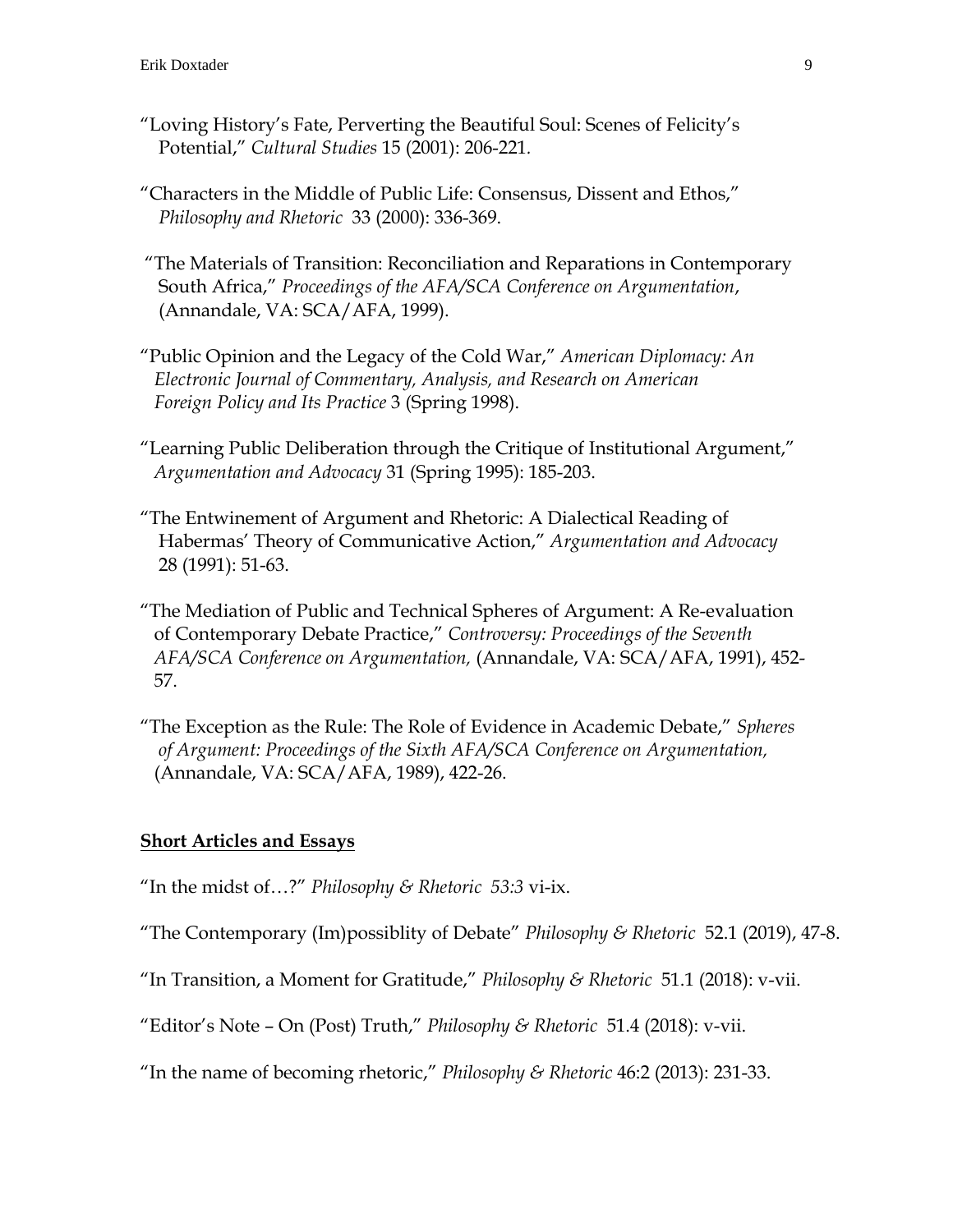### **Articles in Progress**

"Evidence of responsibility—the mask in American pandemic culture." Article. In preparation.

"Tragedy's words about language." Essay. In preparation

## **Critical Bibliographies**

"SARS-CoV-2  $&$  COVID 19 – Select resources and readings, with an emphasis on humanities-based and critical-theoretical inquiry." Available at <projectrhetoric.com>.

"The South African Truth and Reconciliation Commission – An Online Bibliography of Works." Version 4.0 (2011). Available at [<www.ijr.org.za>](http://www.ijr.org.za/).

## **Encyclopedia Essays and Entries**

"South African Truth and Reconciliation Commission" in *The Encyclopedia of Transitional Justice*, ed. L. Stan (Cambridge: Cambridge University Press, forthcoming 2020).

Entries on "Politics of Memory" and "Right to Truth," in *The Encyclopedia of Transitional Justice*, ed. L. Stan (Cambridge: Cambridge University Press, forthcoming 2020).

## **Website**

Project Rhetoric: www.projectrhetoric.com

## **Op-Ed Essays, Reviews and Media Appearances**

"A World and a Word without Mandela," *The State,* Columbia, SC, 7 December 2013.

Television Interviews, WIS, WLTX, WOLO, WACH, Columbia, SC, 5-6 December 2013.

"The Representation of Waste," *Daily Maverick*, Cape Town, RSA, 25 June 2013.

"The Question of an Unspoken Poverty,' *Reconciliation Barometer,* Cape Town, RSA, 10:4  $(2012)$  4-6.

"Between Reconciliation and Rule of Law," *Cape Times,* Cape Town, RSA, 5 August 2009.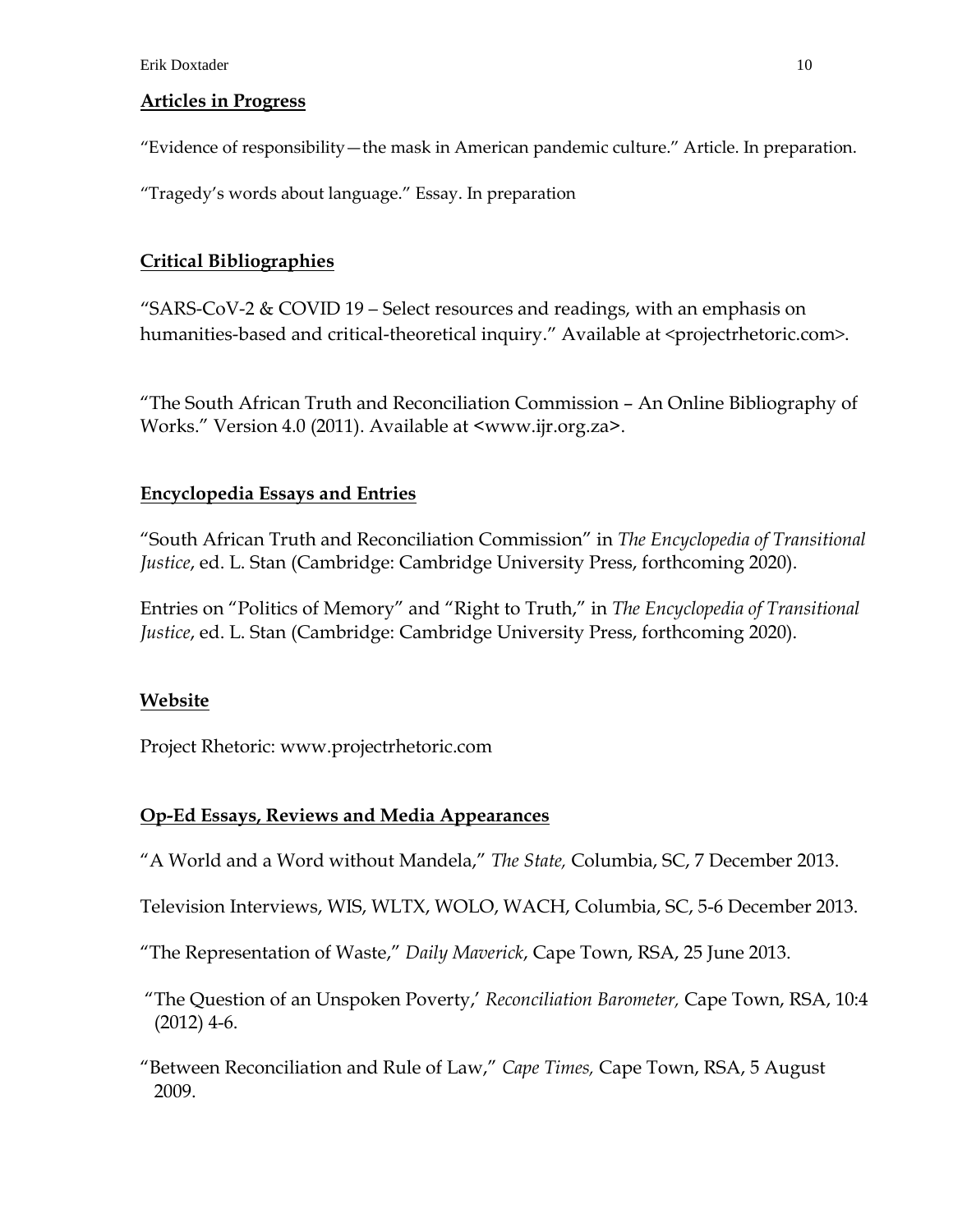- Invited Commentary on 2008 Presidential Election, WACH-TV, Columbia, SC, 21 January 2009.
- "Proper Reconciliation Means A Collective Undertaking to Make History," *Cape Times,* Cape Town, RSA, 13 April 2008.

"Arguments for Reconciliation," Cape Times, Cape Town, RSA, 26 September 2007.

"What Exactly is Reconciliation?" *Cape Times,* Cape Town, RSA, 21 January 2004, 9.

"Debate about Debate will Build Democracy," *Sunday Independent*, National Edition, RSA, 13 May 2001, 8.

"Building A Culture of Debate," *Cape Times*, Cape Town, RSA, 6 June 2001, 8.

"Critique of the Final Round of the 1990 National Debate Tournament." *Championship Speeches,* 1990.

"Critique of the Final Round of the 1989 National Debate Tournament." *Report on the 43rd National Debate Tournament*, 1989.

## **Lectures, Seminars, and Conference Papers**

- "Suffering (last) words for wisdom, or tragedy recognizing language." Paper to be presented at conference on Tragedy and Philosophy. Goldsmith's, University of London, June 2021.
- "Language in the Midst of Violence." Paper to be presented at the 2020 meeting of the Rhetoric Society of America. Portland, OR, May 2020 – Cancelled due to COVID-19
- "Hearing Rhetoric." Lecture to be presented at "Incomprehensible Rhetoric," a conference convened at the University of Cape Town School of Law, 23-24 April 2020 – Postponed.
- "Apostrophe's Question." Paper presented at the 2019 Conference on Rhetorical Theory. Columbia, SC, October 2019.

"The Unspeakable Question of Language in the Midst of Violence." Invited Paper delivered at "Recognition, Reparation, and Reconciliation: The Light and Shadow of Historical Trauma," a conference convened at the University of Stellenbosch, South Africa, December 2018.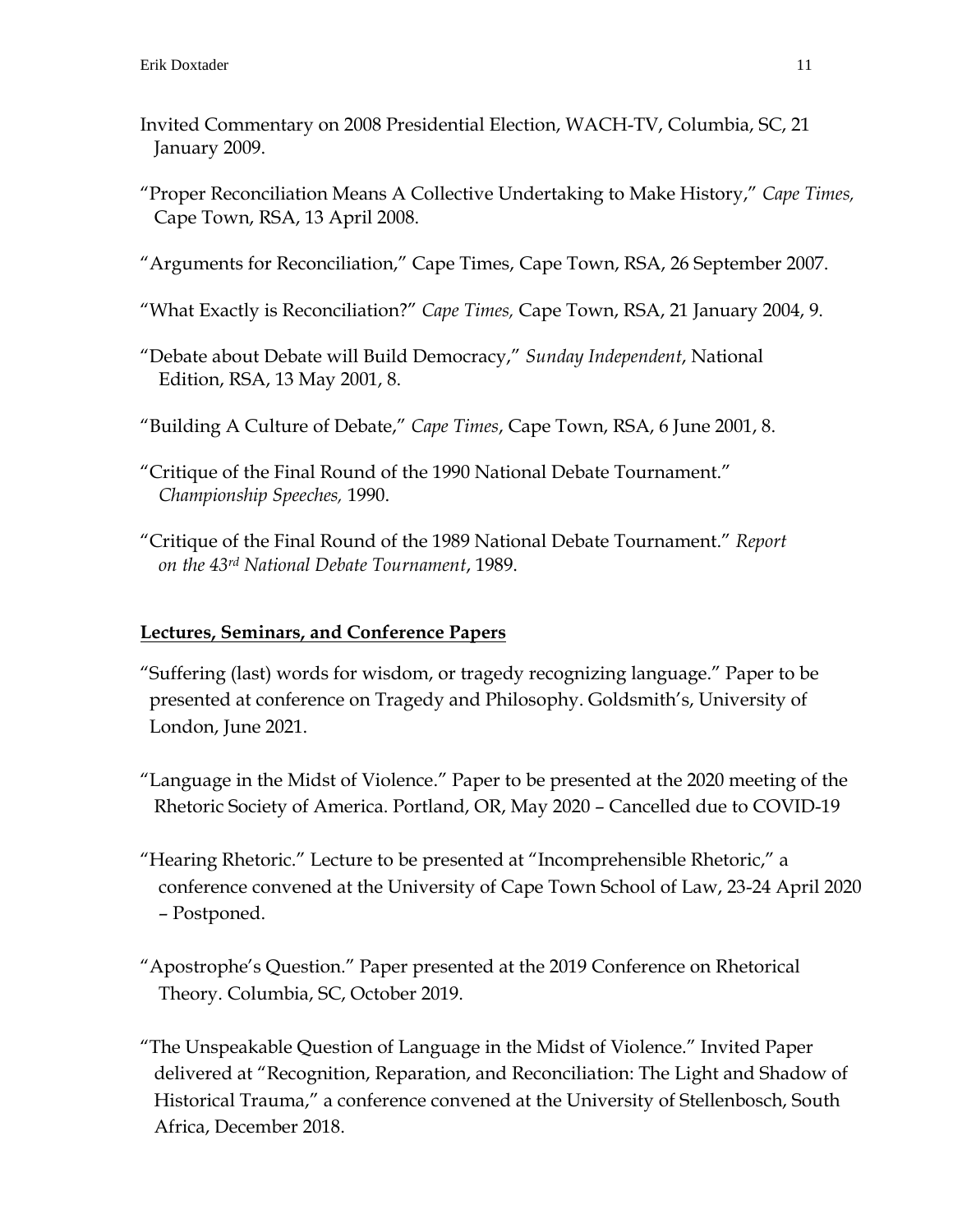- "Fifty Years of Philosophy & Rhetoric: Re-Inventing in Relation." Meeting of the Rhetoric Society of America, Minneapolis, MN, May 2018.
- "The Response-ability of Philosophy and Rhetoric." Paper presented at the Meeting of the National Communication Association, Dallas, TX, November 2017.
- "The Remaining Question of Barbarism," Paper presented at the Meeting of the National Communication Association, Dallas, TX, November 2017.
- "Recognizing Language in Transition." Invited lecture delivered to the Department of Communication Studies, University of Nevada-Reno, November 2017.
- *"Zōon Logon Ekhon—*Or, a notion of what goes around comes around." Paper presented at the Conference on Rhetorical Theory, Columbia, SC, October 2017.
- "In the name of (re)turning to things—or not: A few words on phenomenological appeals to plausibly deniable tropologies." Paper presented at the Conference of the National Communication Association, November 2016.
- "At the threshold of words beginning origins." Paper presented at the Meeting of the Rhetoric Society of America, May 2016.
- "Experience, in a word amidst the violence. Invited Lecture. University of Georgia, February 2016.
- "Troubling Words of Reconciliation" Remarks presented at the conference on Resisting Reconciliation, University of Melbourne, March 2016.
- "Is it Soup Yet? Some ABC's of Academic (Distr)activism." Paper presented at the University of South Carolina Conference on Rhetorical Theory, October 2015.
- "The Lessons of Reconciliation in South Africa." Remarks delivered at the Workshop on Resistance to Reconciliation, University of Melbourne, 23 July 2015.
- "Messianic Hopes at the Moral Carnival: The Question of the Humanities for Now." Invited Keynote Lecture at the 8th Annual Graduate and Undergraduate Research Symposium in the Humanities, University of Northern Iowa, 11 April 2014.
- "Resistance to Reconciliation: Moving between South Africa and Northern Ireland, Remarks delivered at the Workshop on Resistance to Reconciliation in Northern Ireland," Queen's University, Belfast, 26 November 2013.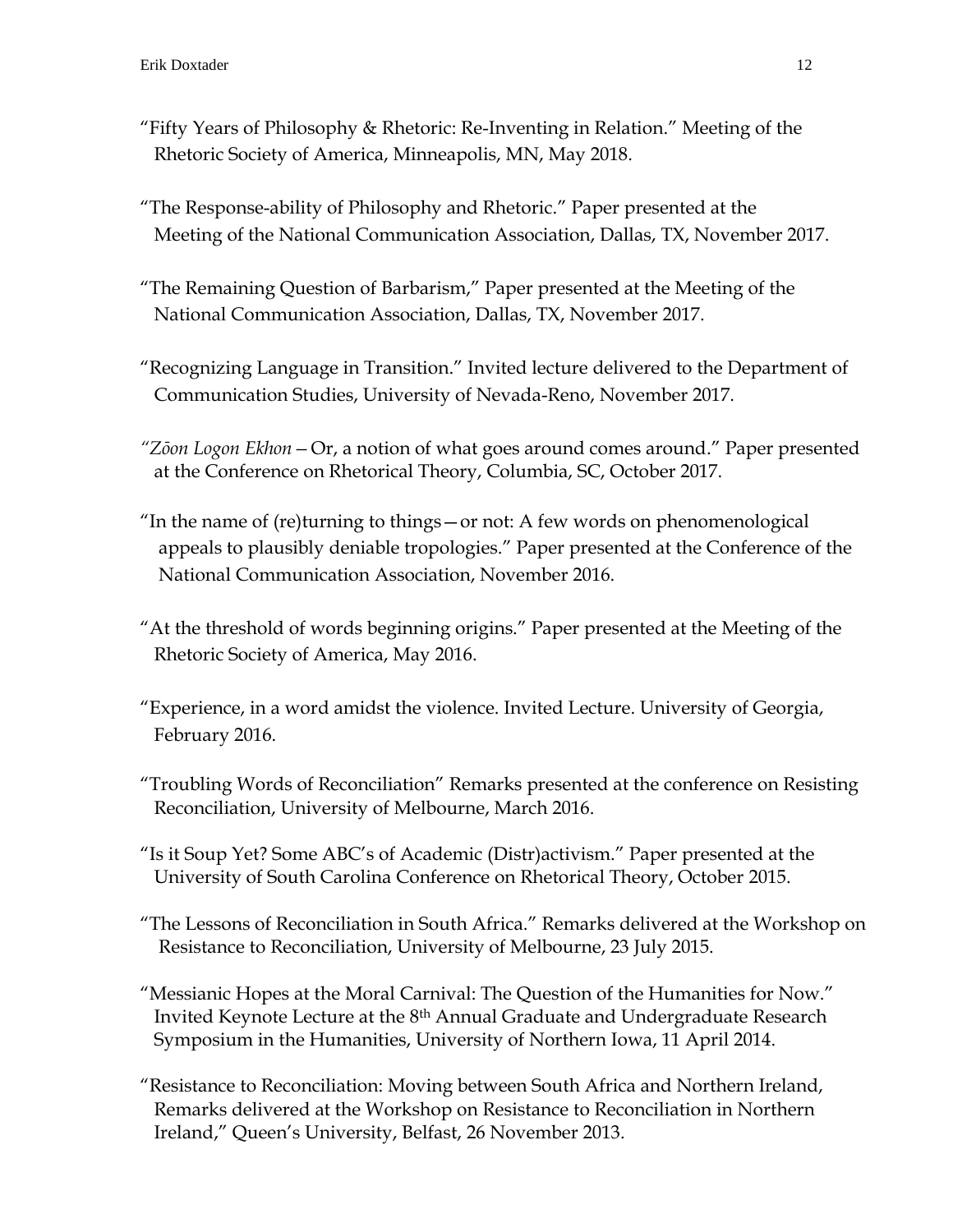- "Lines Building Words Taking Place," Paper delivered at the USC Conference on Rhetorical Theory, Columbia, 11 October 2013.
- "Secrets of Governmentality," Paper at the Workshop of Discourses of Surveillance and Secrecy, University of Cape Town, 17 September 2013.
- "The Meaning of Reconciliation's Opposition," Remarks delivered at the Workshop on Resistance to Reconciliation in South Africa, University of Cape Town Law School, 19 April 2013.
- "Topos, Tropos, Taal(Stryd): In a Place Turning (on) the Question of Language as Such."

 Invited lecture delivered to the Department of Communication Lecture Series, University of Kansas, 6 March 2013.

- "Coming to Terms with a Declaration of Barbarous Acts." Paper delivered at the Meetings of the Rhetoric Society of America, Philadelphia, May 2012.
- "The Kony2012 Campaign Justice or Vigilantism?" Presentation to the Roosevelt Institute, Columbia, SC, April 2012.
- "Surveying Appearances," Presentation to the Blue Skies-NRF Group on Surveillance, Intelligence, and Forms of Rhetorical Control in Democratic Discourse, Buenos Aires, Argentina, November 2011.
- "And Now, A Word Asking too Much." Paper delivered at the 3rd University of South Carolina Conference on Rhetorical Theory, Columbia, SC, October 2011.
- "The Terrain of Human Rights Discourse." Rhetoric Society of America Summer Institute, University of Colorado, June 2011.
- "Rhetorical Questions of Surveillance." Meeting of the NRF Blue Skies Working Group on Surveillance, Intelligence and Forms of Rhetorical Control in Democratic Discourse," Paris, May 2011.
- "Contending with Violent Words," Keynote address delivered to the 4th Annual Carolina Rhetoric Conference, Columbia SC, February 2011.
- "Forgiving Words." Paper delivered at the Meetings of the National Communication Association, San Francisco, November 2010.
- "The Messianic Event, in a Word." Paper delivered at the Meetings of the National Communication Association, San Francisco, November 2010.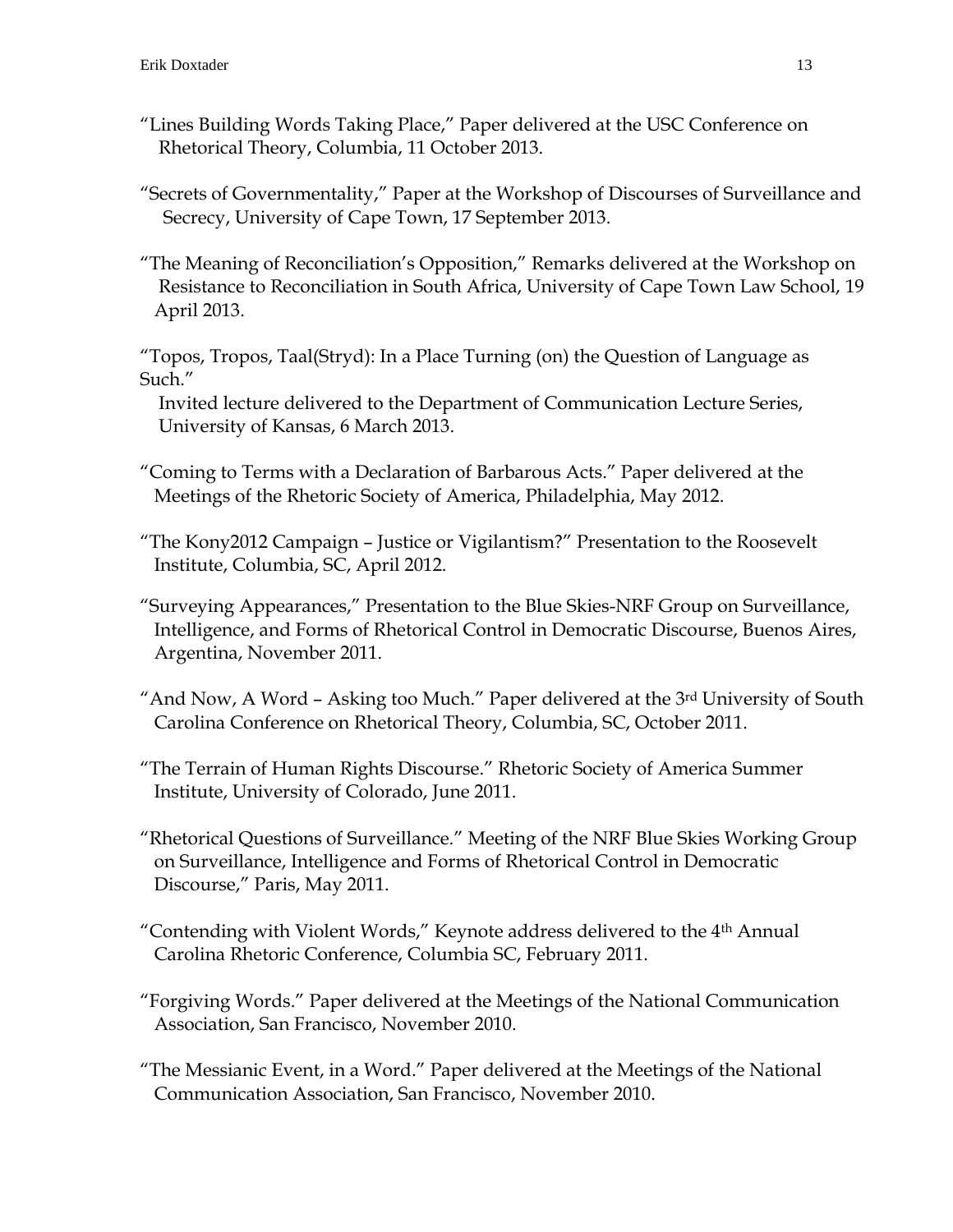- "Words of Truth in a Toolbox, Rules of Law in No Time at All: United Nations' Transitional Justice Policy and the Critique of Legal Violence to Come." Invited plenary lecture delivered at the 2010 Public Address Conference, Pittsburgh, October 2010.
- "Off the Wall Questions of Reconciliation," Lecture delivered at the launch of *In the Balance – South Africans Debate Reconciliation,* Cape Town, July 2010.
- "In the Name of a Rhetorical Question." Paper delivered at the Meetings of the Rhetoric Society of America, Minneapolis, May 2010.
- "Forgiving Speaking." Invited Paper delivered at the Centre for Ethics, Nijmegen University, The Netherlands, March 2010.
- "Transitional Justice Toward A Critique of Violence," Paper delivered at the Meeting of the Western Political Science Association, San Francisco, March 2010.
- "In the Name of Peace, Speaking for (the) Wrong Time," Invited Lecture delivered at on the occasion of the visit of the Dali Lama, Florida Atlantic University, February 2010.
- "In Theory, A Flirting Question." Paper delivered at the USC Conference on Rhetorical Theory, Columbia SC, October 2009.
- "Recollecting the Beginning of Reconciliation." Lecture delivered upon the launch of *With Faith in the Works of Words,* Cape Town, South Africa, 5 August 2009.
- "Transition Beyond Law." Invited presentation, NGO-Forum on the African Union's Approach to the International Criminal Court, Cape Town, South Africa, 31 July 2009.
- "The Future of Transitional Justice." Invited paper delivered at the Institute for Justice and Reconciliation Forum, Cape Town, South Africa, 29 July 2009.
- "Perceptions of Justice." Invited Presentation to the UCT-Romanian Initiative on Transitional Justice, Cape Town, South Africa, 27-28 July 2009.
- "Between the Signs of Transition's Justice." Paper delivered at the Future of Human Rights – 11th Comparative Literature Conference, 27 February 2009.
- "A Commendable Clash." Invited Lecture, A Long Road to Redress Revisiting the TRC Recommendations, Cape Town, South Africa, October 2008.
- "Is there a question of rhetorical theory?" Paper delivered to the Inaugural USC Conference on Rhetorical Theory, Columbia, SC, October 2008.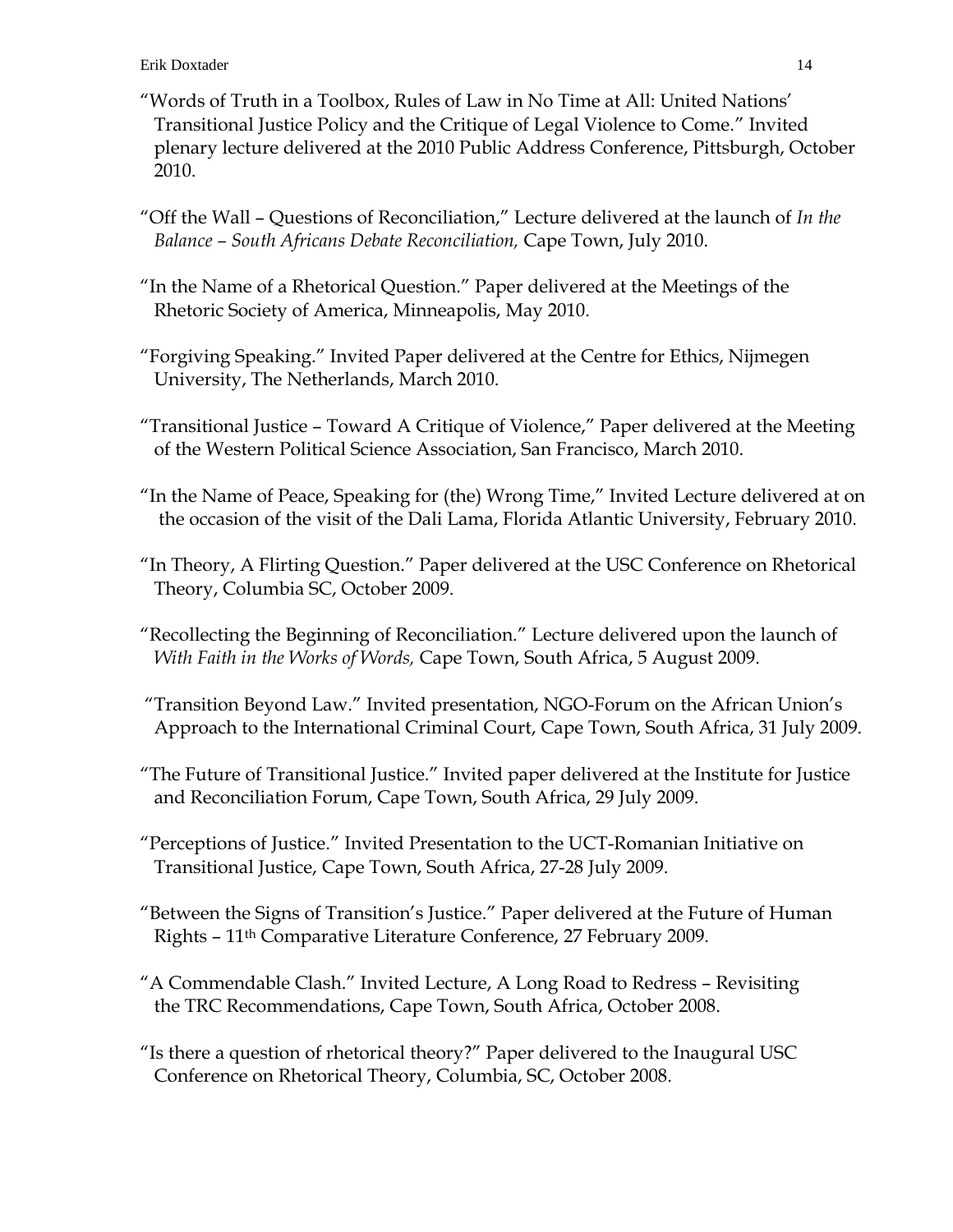- "Recognizing Human Rights The Preface of a Rhetorical Question." Invited Plenary Lecture, Public Address Conference, University of Wisconsin, September 2008.
- "Recollecting the Rhetorical Economy of Human Rights Discourse: Richard McKeon, the UNESCO Philosophers' Committee and the Faith of a Universal Declaration." Paper delivered at the Biennial Meetings of the Rhetoric Society of America, Seattle, May 2008.
- "Nonsense without Stilts? The Rhetorical Question of Reconciliation in the UN's Discourse on Transitional Justice." Invited Lecture, African Studies Symposium, University of South Carolina, April 2008.
- "Before the Law, A Constitutive Sacrifice: Reconciliation's Place in the South African Transition." Paper Delivered at the Annual Meeting of the Association for the Study of Law, Culture and Humanities, University California, Berkeley, March 2008.
- "Rigging an Undecidable Balance: The Contemporary UN Discourse of Transitional Justice." Paper delivered at the Annual Meeting of the African Studies Association, New York, October 2007.
- "Reconciliation and Restorative Justice in Transition," Invited Lecture delivered to the International Centre for Transitional Justice/Institute for Justice and Reconciliation Fellows Program, Cape Town, October 2007.
- "The Question of the Benefit," Invited Lecture delivered on the occasion of the launch of *Truth and Reconciliation in South Africa – The Fundamental Documents*, Centre for the Book, Cape Town, September 2007.
- "The Forgotten History of Reconciliation in South Africa," Invited University Lecture, Northern Illinois University, May 2007.
- "Recognizing Reconciliation," Invited Lecture delivered to the Department of English, University of South Carolina, April 2007.
- Participant, *Western Journalism's Portrayal of African Cultures and Crises,* Madison, Wisconsin, 13 March 2007.
- "Resisting (Exceptional) Words, Beginning a Critique of (Law's) Violence," Invited Paper, Harvard University School of Law, March 2007.
- "The Potential of Reconciliation's Difficult Words," Talk delivered at the symposium *'Coming to Terms' with Reconciliation*, University of Wisconsin – Madison, November 2006.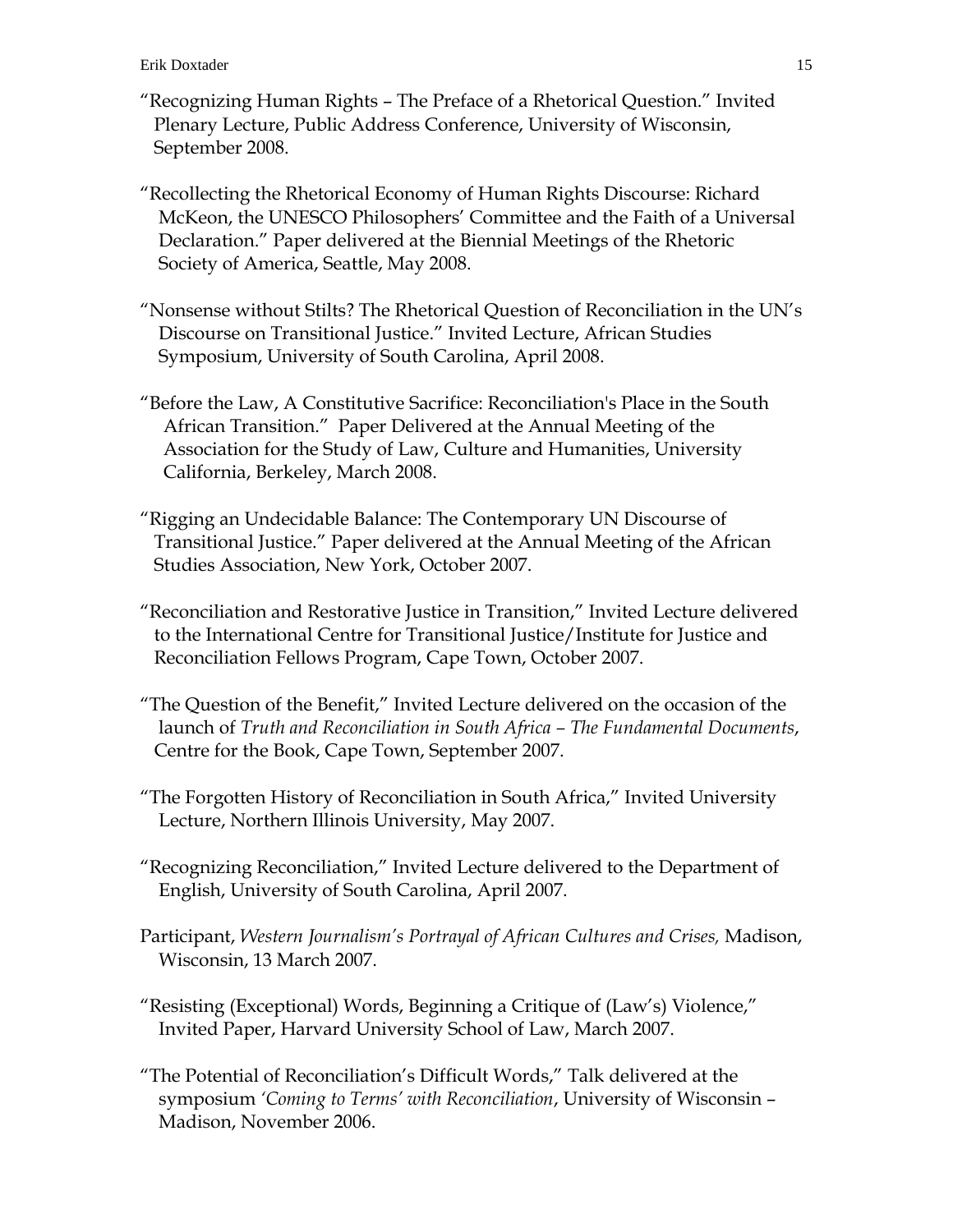- "Understanding the South African Transition," Lecture delivered under the auspices of the UW-Madison Professional Development School, April 2006.
- "Beginning with a Critique of Violence: Reconciling Truth, Amnesty and Reparation in South Africa." A. Craig Baird Lecture, University of Iowa, February 2006.
- "Assuming History in the Name of Recognition." Invited paper delivered at the seminar *Communication as Humanistic Inquiry*, Boston, November 2005.
- "Reconciling Recognition." Paper delivered at the Annual Meeting of the National Communication Association, Boston, November 2005.
- "Spreading the Good Word: Misrecognizing Reconciliation's Globalist Currency." Paper delivered at the Annual Meeting of the National Communication Association, Boston, November 2005.
- "A Brief History of South Africa." Invited lecture delivered at the SALT Wisconsin Away Program, Cape Town, November 2005.
- "Hard Hearts, Bad Infinity, and the Struggle to Become: On the Turn between Reconciliation and Recognition." Paper presented at the *Figures of Democracy* Conference, Montreal, October 2005.
- "Beginning with a Critique of Violence: Reconciling Truth, Amnesty and Reparation in South Africa." Invited lecture to the African Studies Seminar, University of Wisconsin – Madison, September 2005.
- "On Not Defining Reconciliation." Invited lecture to the Department of Communication, Concordia University, Montreal, Canada, March 2005.
- "Reconciling Judgment: Truth, Amnesty, and Reparation in South Africa." Invited lecture to the Montreal Institute for Genocide and Human Rights Studies, Concordia University, Montreal, Canada, March 2005.
- "Too (little) Silence," Invited paper delivered at the symposium *Remembering Derrida*, Sponsored by the Center for the Humanities, Madison, November 2004.
- "Ten Years of Potential: Reconciliation in South Africa's Second Decade of Democracy." Paper presented at the Annual Meeting of the National Communication Association, November 2004.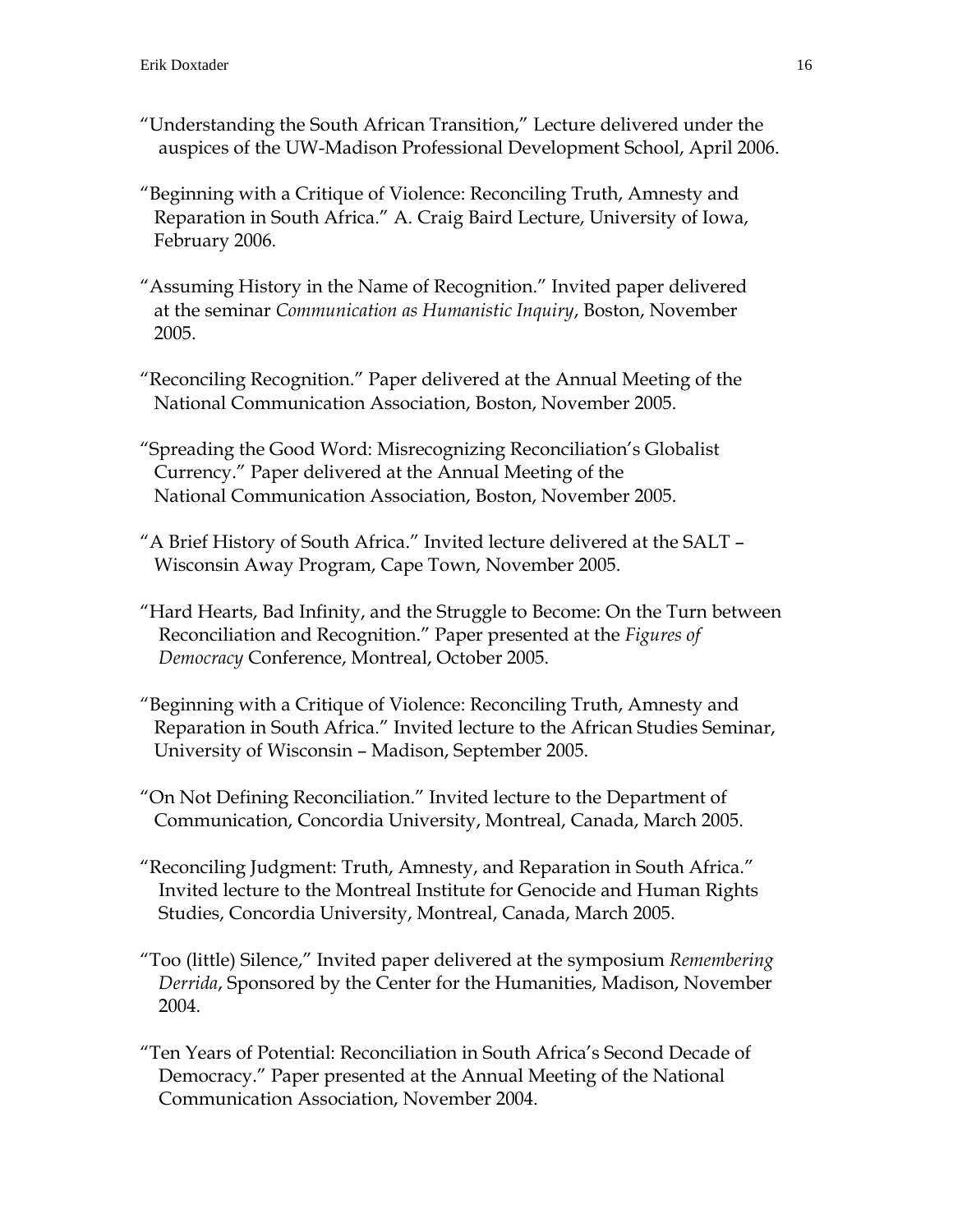- "Writing the Individual Research Grant." Invited paper presented at the Annual Meeting of the National Communication Association, November 2004.
- "Unraveling 'Roles': Or, the Rhetorical Question of 'Dit is Ons Erns.'" Paper presented at the Alliance of Rhetoric Societies Conference, Evanston, Illinois, September 2003.
- "Reconciliation (be)fore the Law." Invited paper delivered at the *Symposium on Law, Rhetoric and Democracy in Post-Apartheid South Africa*, Fondation Singer- Polignac and Institut de France, Paris, June 2003.
- "The Memory of South African Amnesty." Lecture delivered to the African Studies Seminar, University of Wisconsin – Madison, January 2003.
- "Traveling with Rhetorical Baggage: A Note on the 'Potential' Experience of Theory." Paper presented at the seminar *What does Rhetorical Theory Do?* Convened at the Annual Meeting of the National Communication Association, November 2002.
- **"**On (not) Defining Reconciliation." Paper presented at the Annual Meeting of the National Communication Association, November 2002.
- "In the Middle of Reconciling Speech." Paper presented at *Discourses of Violence, Discourses of Community*, 8th Biennial Public Address Conference, University of Georgia, October 2002.
- "Transgressive Erotics, Desire's Politics: Rhetorical 'Play' in the Field of Public Life." Paper presented at the *5th African Symposium on Rhetoric*, National University of Lesotho, July 2002.
- **"**The Public Politics of Reconciliation." Invited lecture given to the Political Studies – Rhetoric Colloquium, Baylor University, April 2002.
- "Deliberating about Reconciliation." Invited lecture given to the Rhetoric Colloquium, Northwestern University, March 2002.
- "Theorizing Rhetorical Invention." Invited lecture given to the Rhetoric Studies Colloquium, University of Cape Town, September 2001.
- "Debate and South African Civil Society." Lecture delivered to the faculty and students of the *Community Arts Project*, Cape Town, February 2001.
- "Between Institution and Invention: The Middle Voice of Public Speech." Paper presented at the conference *Qu'est-ce que la Parole Publique?*, Collège International de Philosophie, Paris, June 2001.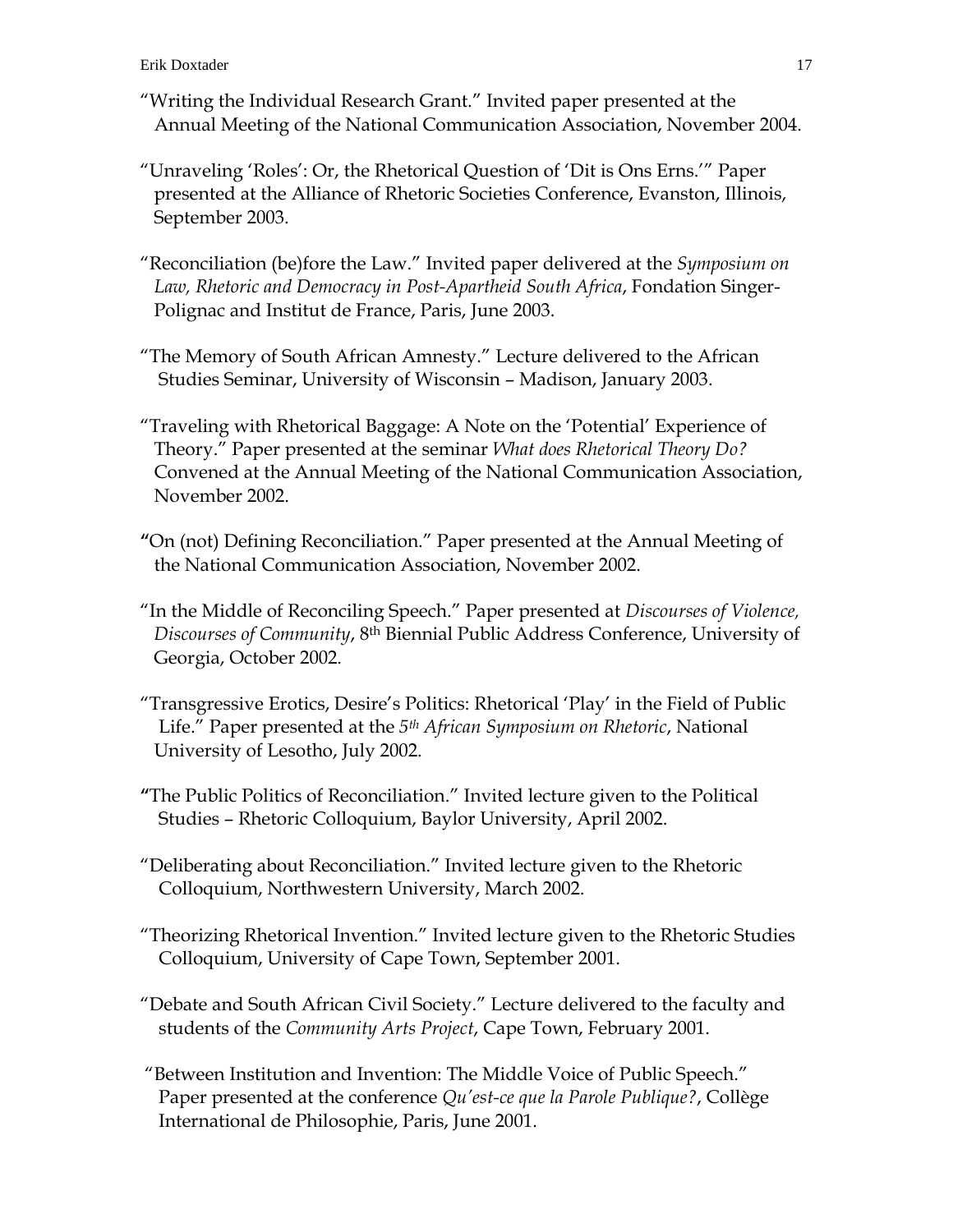- "Reconciliation in a State of Emergency: A Time of Rhetoric or a Rhetorical Time?" Paper presented at the conference *Theology and Rhetoric*, University of Cape Town, South Africa, September 2000.
- "Post-Ambles are not Afterthoughts: The Rhetorical Logic of the South African Transition." Paper presented at the *4th African Symposium on Rhetoric*, University of Zambia, Lusaka, Zambia, August 2000.
- "Is It Reconciliation if We Say It Is? The Rhetorical Problem of the South African Transition." Paper presented at conference *Peace-building in Africa*, convened by the Social Science Research Council (USA), Cape Town, South Africa, June 2000.
- "The 'Truth' of Reconciliation." Lecture presented to the Political Science Seminar, University of California, Berkeley, November 1999.
- "The Play of Potential and Perversion: What is a 'Felicity' in History?" Paper presented at the Annual Meeting of the National Communication Association, November 1999.
- "The Faith of the Word: Theology, Testimony and Truth at the TRC." Paper presented at the conference *Truth in Politics*, University of Cape Town, September 1999.
- "Material Memory: Towards a Political Economy of Reconciliation." Paper presented at the AFA/SCA Conference on Argumentation, Alta, Utah, 1999.
- "The History of South African Reconciliation." Lecture presented at the Jesuit School of Theology, University of California, Berkeley, March 1999.
- "Systems (of Systems) in Search of Norms: Reading the Revolution in Military Affairs as an Institutional Argument." Paper presented at the Annual Meeting of the National Communication Association, November 1998.
- "Rhetorical Questions in the Middle of Public Life." Paper presented at the seminar *Rhetorics of Public Life,* convened at the Annual Meeting of the National Communication Association, November 1998.
- "Reconciliation as a Rhetorical Problem." Invited lecture presented at the MacArthur Foundation and Social Science Research Council Fellows Meeting, San Salvador, May 1998.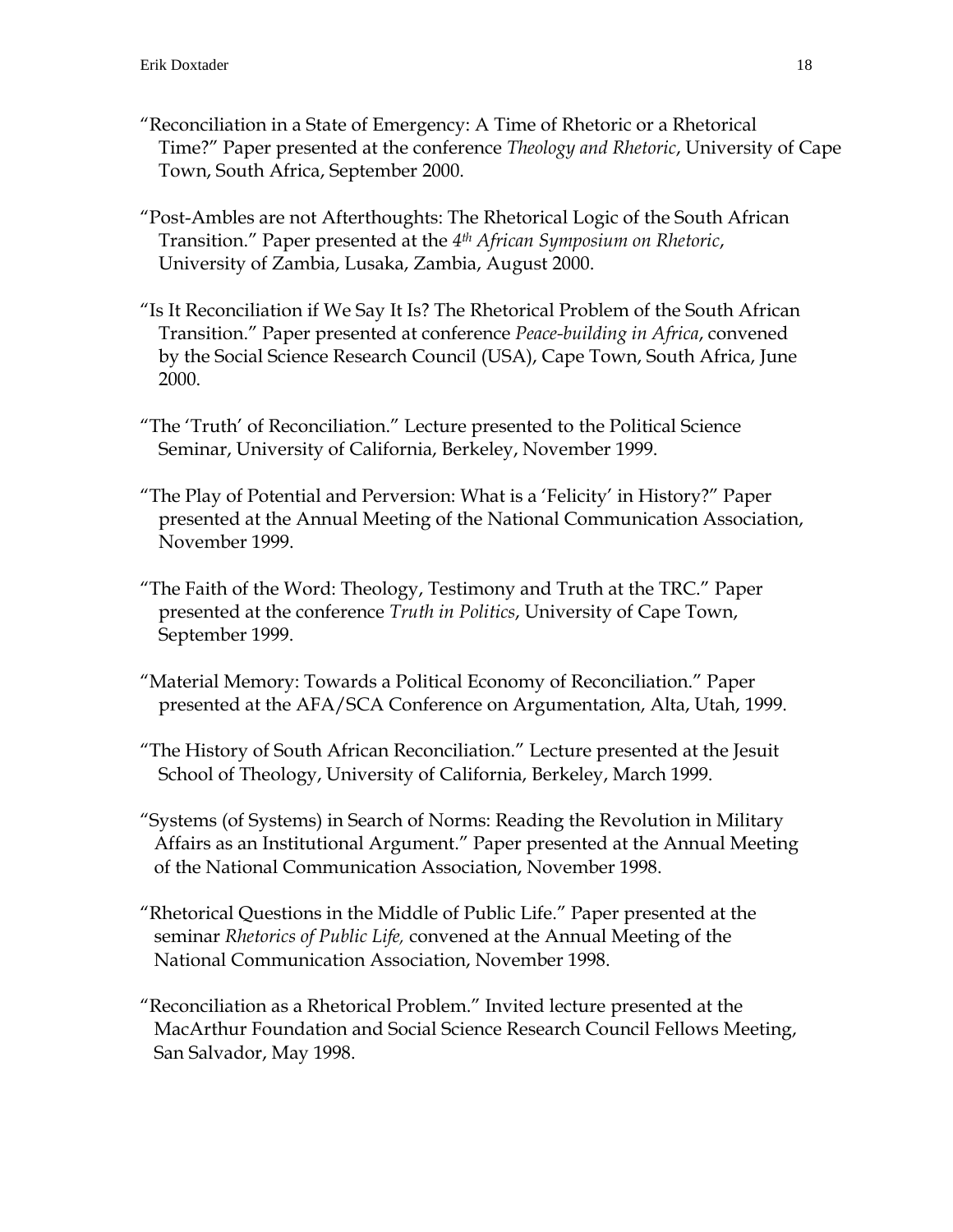- "A Rose in the Heart of the Present: Faith, History, and the Reconciliation of Public Life." Paper presented at the AFA/SCA Conference on Argumentation, Alta, Utah, July 1997.
- "Dissident Publics and the Inventions of *Ethos*." Paper presented at the Biannual Meetings of the Rhetoric Society of America, Tucson, May 1996.
- "Public Argument after History: Institutional Risk Management in the Post- Cold War Era." Paper presented at the Annual Meeting of the National Communication Association, November 1994.
- "The Risks of Identity: Inventing Public Space in the Age of the Enclave." Paper presented at the Annual Meeting of the National Communication Association, November 1994.
- "Sensualists without Heart, Specialists without Spirit: Colonization and the Public Good." Paper presented at the Annual Meeting of the National Communication Association, November 1993.
- "Dialectics of Public Life: Invention, Disobedience and Identity." Paper presented at the Annual Meeting of the National Communication Association, November 1993.
- "Inventing Deliberation: The Theory and Practice of Public Argument in Post- Communist Eastern Europe." Paper presented at the Eighth AFA/SCA Conference on Argumentation, Alta, Utah, 1993.
- "Reconstructing Politics: An Inquiry in the Status of Public Argument in Eastern Europe." Paper presented at the Annual Meeting of the National Communication Association, 1992.
- "Reflection as Empowerment: The Relationship between Argumentation and Habermas' Theory of Self-Reflective Knowledge." Paper presented at the Fifth Biennial Wake Forest Conference on Argumentation, Winston-Salem, NC, 1991.

## **University Press Committees**

Board Member, University of South Carolina Press, August 2011-August 2014.

## **Editorial Board Membership**

*African Yearbook of Rhetoric*, 2010-present; *Philosophy and Rhetoric*, 2003-2016; *Quarterly Journal of Speech,* 2014 (declined); *Argumentation and Advocacy,* 2010-2014; *Controversia,*  2000-2001.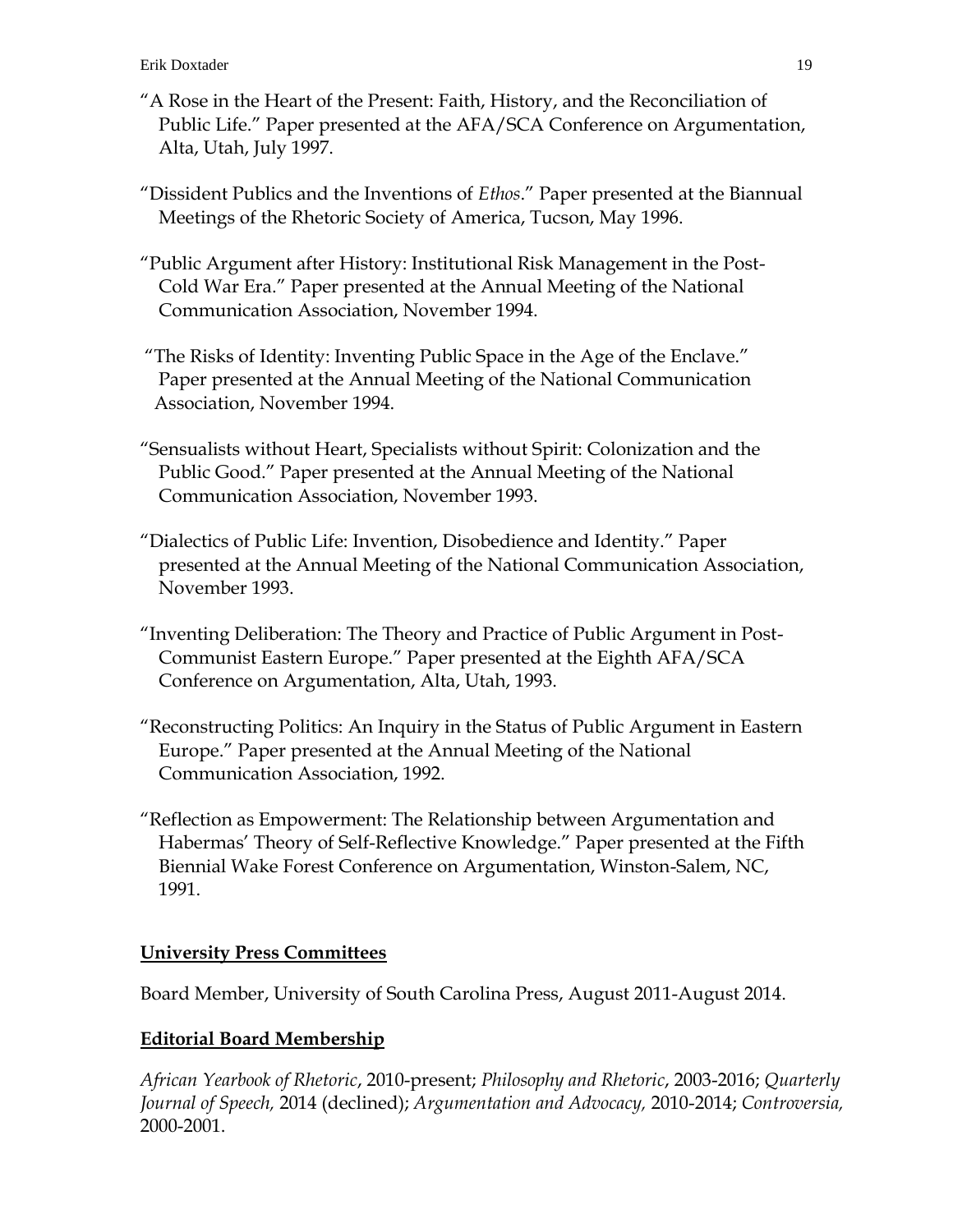## **Ad hoc reviewer**

*Cornell University Press; Rhetoric and Public Affairs, American Political Science Review, Hypatia, Journal of Conflict Resolution, South African Historical Journal, Cultural Studies, Philosophy and Rhetoric, Quarterly Journal of Speech, African Studies Quarterly, Argumentation and Advocacy, Communication and Critical/Cultural Studies, Critical Studies in Mass Communication, Western Journal of Communication, Communication Theory,* Cambridge University Press, University of South Carolina Press, Routledge Press, Penn State University Press.

## **Academic Conference Direction**

- Co-Director, *Punctuating Rhetoric—The 7th Conference on Rhetorical Theory*, Columbia, SC, 4-5 October 2019.
- Co-Director, *Turning Rhetoric—The 6th Conference on Rhetoric Theory*, Columbia, SC, 13-14 October 2017.
- Co-Director, *Rhetoric's Conceit—The 5th University of South Carolina Conference on Rhetorical Theory,* 2-3 October 2015.
- Co-Director, *Rhetoric's Conceit—The 4th University of South Carolina Conference on Rhetorical Theory,* 10-12 October 2013.
- Co-Director, *Becoming Rhetoric—The 3rd University of South Carolina Conference on Rhetorical Theory,* 13-15 October 2011.
- Co-Director, *Rhetorical Questions*—*The 2nd University of South Carolina Conference on Rhetorical Theory,* University of South Carolina, 17-18 October 2009.
- Co-Director, *Engaging Rhetorical Theory*—*The Inaugural University of South Carolina Conference on Rhetorical Theory,* University of South Carolina, University of South Carolina, 24-26 October 2008.
- Director and Organizer, *'Coming to Terms' with Reconciliation: Critical Perspectives on the Practice, Politics, and Ethics of Transitional Justice,* University of Wisconsin- Madison, 10-11 November 2006.
- Director and Organizer, *The Development of Rhetoric – Biennial Conference of the Association for Rhetoric and Communication in Southern Africa,* Cape Town, 25-27 June 2006.
- Organizing Committee, *Figures of Democracy*. A conference convened at Concordia University, Montreal, Canada, 13-15 October 2005.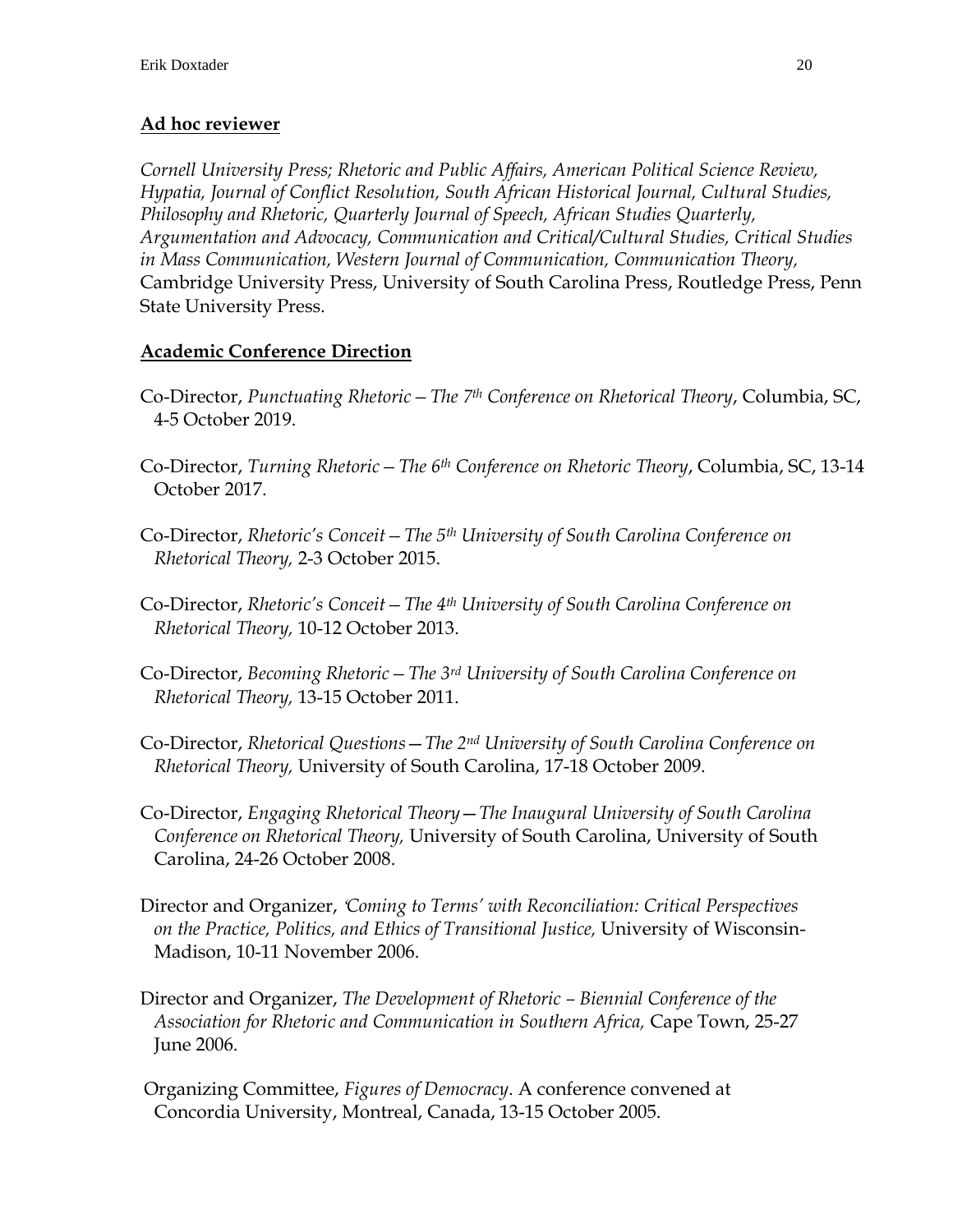- Co-convener, *Rhetoric and Democracy: About an African Athens*. An international conference convened at the University of Cape Town, Cape Town, South Africa, 8-15 June 2004.
- Organizer, *After Amnesty? Restorative Justice, Prosecutions and Nation-Building*. A conference convened at the University of the Western Cape, Cape Town, October 4-5, 2001.

#### **Teaching**

#### **Courses Taught – University of South Carolina**

Spring 2021: Rhetoric

Fall 2020: Rhetoric Public Communication

Spring 2020: Public Communication

Spring/Fall 2019: *Social Advocacy & Ethical Life*

Spring/Fall 2018: *Social Advocacy & Ethical Life*

Fall 2017: *Social Advocacy & Ethical Life Social Advocacy & Ethical Life Seminar*

Spring 2017: *Social Advocacy & Ethical Life*

Fall 2016: *Social Advocacy & Ethical Life Doctoral Fellow Seminar*

Spring 2016: *Social Advocacy & Ethical Life Doctoral Fellow Seminar*

Spring 2014: *Social Advocacy & Ethical Life Doctoral Fellow Seminar*

Spring 2013: *Social Advocacy & Ethical Life Doctoral Fellow Seminar*

Fall 2012: *Social Advocacy & Ethical Life Doctoral Fellow Seminar*

Fall 2011: SPCH 140, *Public Advocacy* 

Spring 2011: Honors 405, *The Politics of Reconciliation, and Transitional Justice in South Africa*

Fall 2010: ENGL 387/SPCH 387, *Introduction to Rhetoric*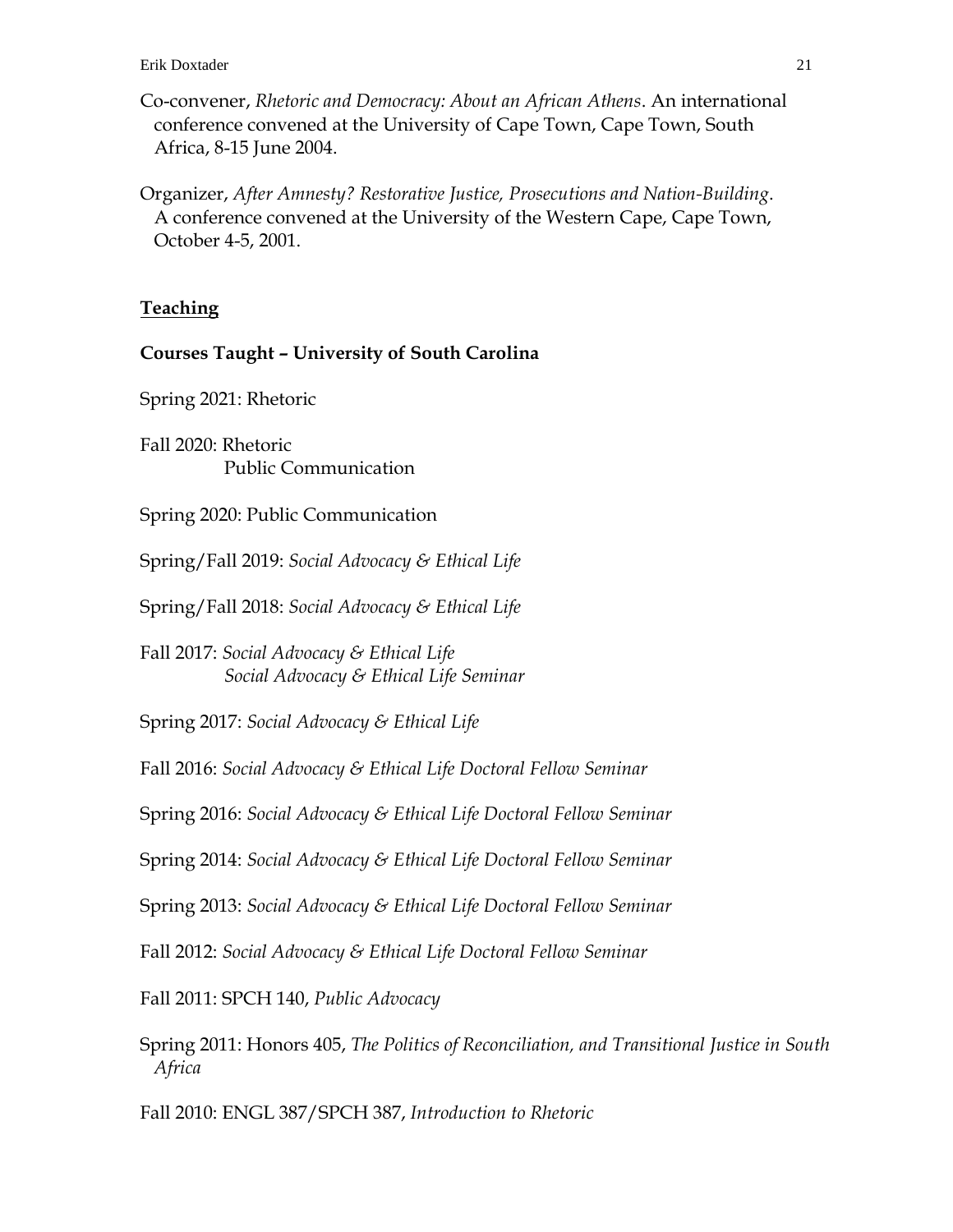Fall 2009: SPCH 140: *Public Argument and Communication* ENGL 791/SPCH700: *Introduction to Rhetorical Methods*

Spring 2009: ENGL890F/ SPCH741F: *Rhetorical Interpretation, Criticism, and Critique*

Fall 2008: SPCH/ENGL 387: *Introduction to Rhetorical Theory and Criticism*

Spring 2008: ENGL 387/SPCH, *Introduction to Rhetoric*  SPCH/ENGL 790, *Violence, Subjectivity and Recognition* 

#### **Courses Taught – University of Wisconsin-Madison**

Fall 2002: CA 360, *Introduction to Rhetorical Theory and Criticism* CA 570, *Classical Rhetorical Theory*

Spring 2003: CA 360, *Introduction to Rhetorical Theory and Criticism* CA 610, *Rhetorics of South African Reconciliation*

Fall 2003: CA 360, *Introduction to Rhetorical Theory and Criticism* CA 570, *Classical Rhetorical Theory*

Spring 2004: CA 360, *Introduction to Rhetorical Theory and Criticism* CA 610, *Theories of Rhetorical Invention*

- Fall 2004: CA 360, *Introduction to Rhetorical Theory and Criticism* CA 966, *Modern Rhetorical Theory*
- Spring 2005: CA 360, *Introduction to Rhetorical Theory and Criticism* CA 570, *Classical Rhetorical Theory*

Fall 2005: CA 262, *Argumentation and Public Debate* CA 571, *Contemporary Rhetorical Theory*

- Spring 2006: CA 360, *Introduction to Rhetorical Theory and Criticism* CA 610: *Rhetorics of South African Reconciliation*
- Fall 2006: CA 470: *Political Discourse: Rhetorics of Human Rights* CA 610: *Subjectivity, Violence, and the Ethics of Recognition*
- Spring 2007: CA360, *Introduction to Rhetorical Theory and Criticism* CA610, *Discourses of Sex and Sexuality*

Extended Guest Lecturing: AS 277, Africa: An Introductory Survey, 2004–2007.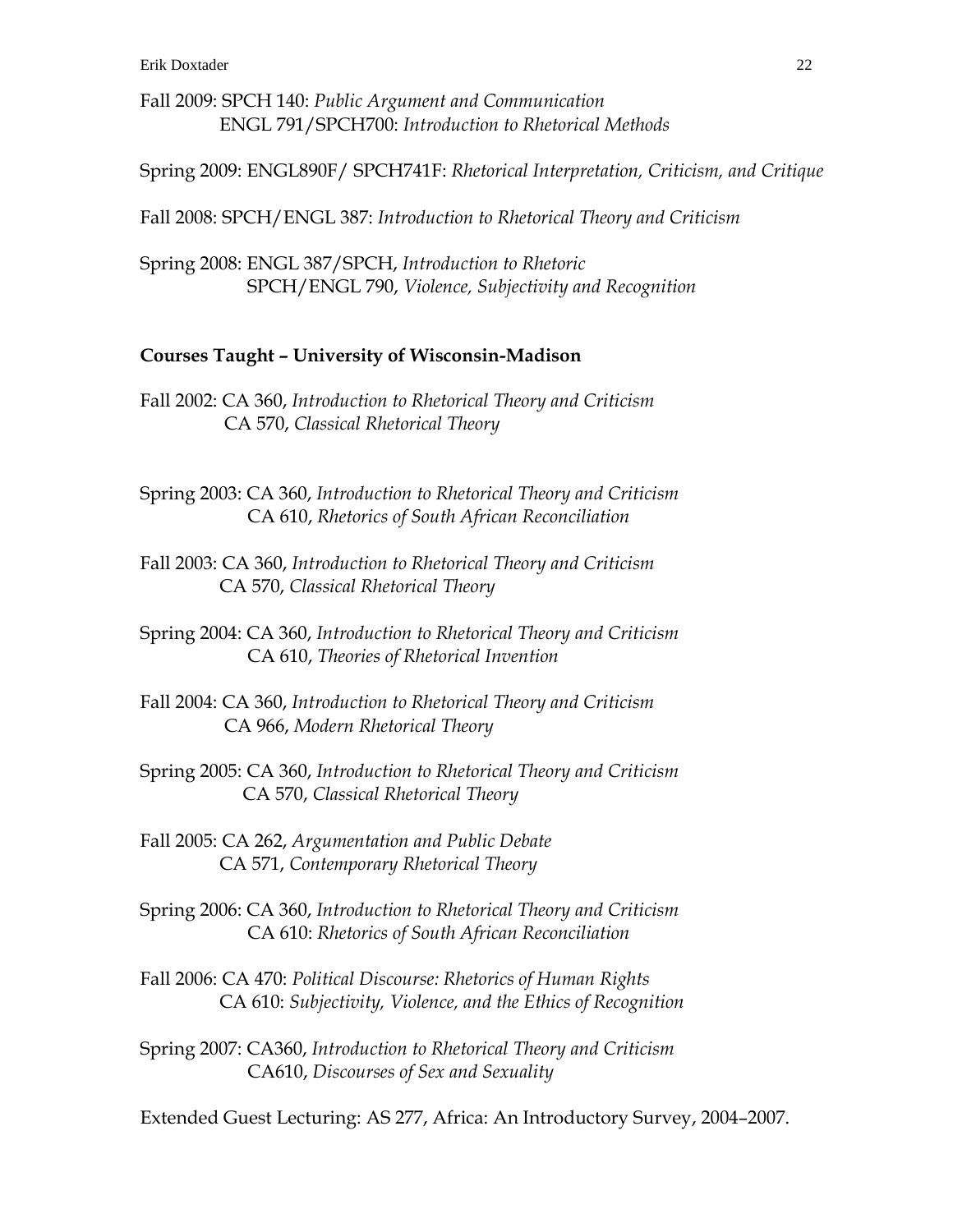### **Courses Taught – University of North Carolina and University of California, Berkeley**

Undergraduate Courses: *Modern Rhetorical Theory; Rhetorical Criticism; Critical Social Theory; Argumentative Writing; Rhetoric of Politics; Politics and Public Argument; Rhetoric of War; Rhetorics of Reconciliation; Law, Gender and Rhetorical Politics; Argumentation and Debate; Argumentation Theory; Public Speaking.* 

Graduate Seminars: *Modern Rhetorical Theory; Classical Rhetoric; Critical Social Theory; Rhetorics of Judgment; History of Rhetoric; Public Argument; Rhetorical Invention.*

#### **Doctoral Dissertation Direction**

Kimberly Overmier, 2015-present Mark Schaukowitch, 2013-present Eme Crawford, 2009-2013 Michelle LaVigne, (UW) 2005-2010

#### **Doctoral Committees**

Michael Kennedy, 2017-present Susan Ryan, 2016-present (UNC) Larissa Brian, 2015-2019 (Pitt) Kristen Harrell, 2016-2017 Matt Boedy, 2012-2015 Nathianel Street, 2012-2013 Lisa Bailey, 2009-2010 Kristina Brown, 2009 Raphael Ginsburg, 2008-2012 (UNC) Paul Stob, 2006-2008 (UW) Maegan Parker, 2005-2008 (UW) Paul Hendrickson, 2006-2008 (UW) Jeff Drury, 2005-2008 (UW) Robert Betts, 2004-2008 (UW) Sarah Burgess, 2005-2007 (Cal-Berkeley) Jules Odendahl, 1998 (UNC) Phaedra Pezzullo, 1998 (UNC)

#### **Dissertation External Assessor**

Tad Lemieux, 2019 (Carleton, CA) Klaus Kotze , 2018 (Cape Town)

#### **Masters Thesis Direction**

Susan Ryan, 2009-2012 Hannah Spicher, 2009-2010 Whitney Sogol, 2006-2009 (UW) Carly Yuenger, 2006-2009 (UW)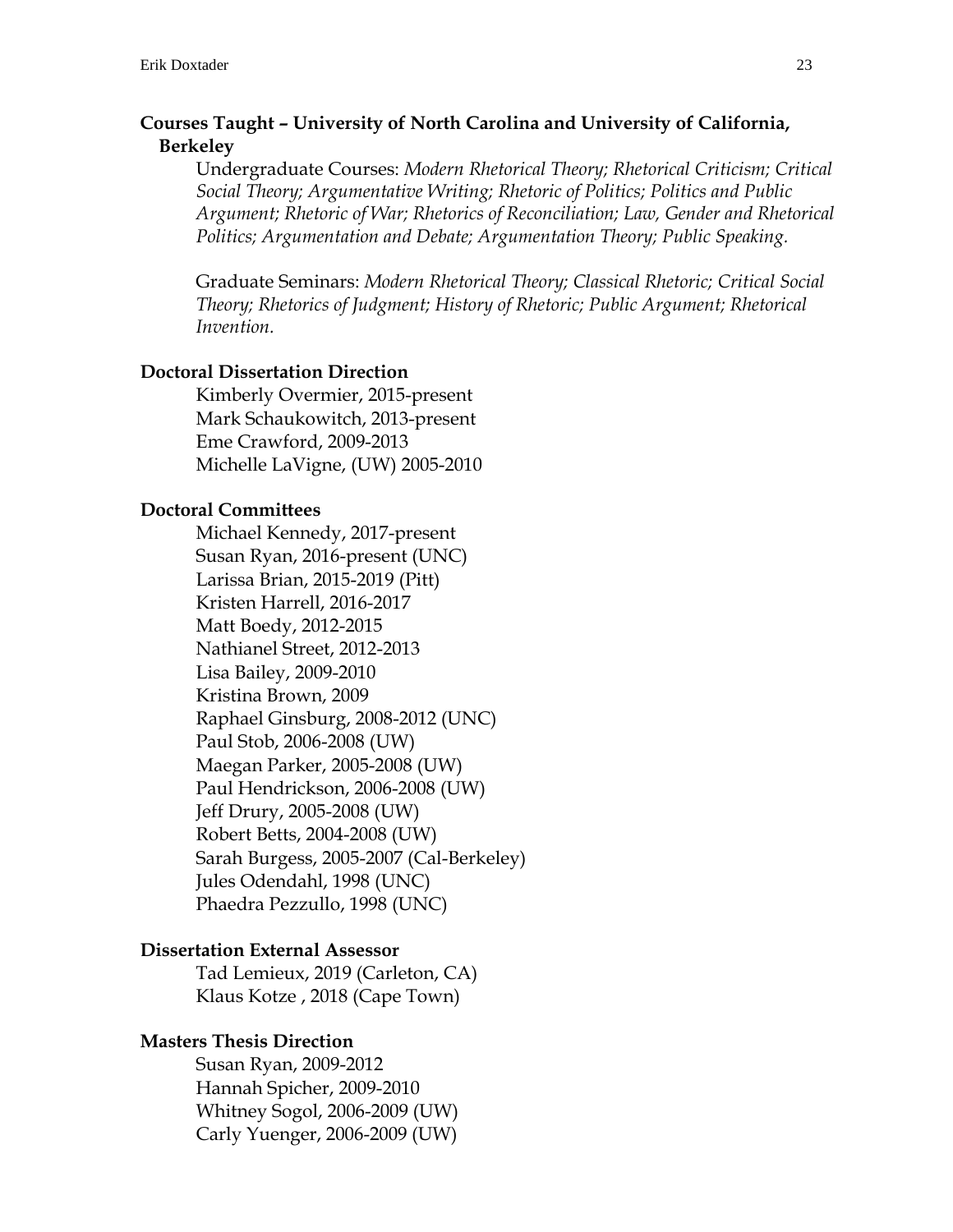Susanna Weinstein, 2004-2008 (UW) Allison Shannon, 2005-2007 (UW) Michelle LaVigne, 2003-2004 (UW) Sarah Burgess, Jason Ingram, 1999 (UNC)

### **Masters Thesis Committees**

Matt Kay, 2012-2013 Lynda Stutler, 2010 Elsa Gassert, 2006-2008 (UW) Paul Hendrickson, 2005-2006 (UW) Maegan Parker, 2004-2006 (UW) Maura Camosse, 2004-2005 (UW) Robert McClellan, 2003 (UW)

### **Honors Thesis Direction**

Dominique Johnson, 2011-2012 Whitney Sogol, 2005-2006 (UW) Tony Chipolle, 2005-2006 (UW) Eileen Lalor, 2004-2005 (UW) Tyler Clark, 2004-2005 (UW) Sarah Burgess, 1997 (UNC)

### **Independent Study Direction, Undergraduate**

Bria Pretzhold, 2021 Carly Yuenger, 2005 (UW) Ann Casper, Spring 2004 (UW) Brooke Lifshin, Spring 2004 (UW) Loni Marcus, Spring 2003 (UW)

#### **Independent Study Direction, Graduate**

Matt Boedy, Fall 2011, Spring 2012 Hannah Spicher, Fall 2008 (USC)

#### **Administrative Positions & Experience**

Director, University of South Carolina Program in Social Advocacy & Ethical Life, 2011-August 2014; August 2015-May 2018

- In collaboration with Dean of Arts & Sciences, co-developed and directed a university liberal arts-based program that includes a university doctoral teaching fellowship and a general education course (SAEL 200) which fulfills outcomes in oral communication *and* values, ethics, and social responsibility.
- Operational Oversight of Program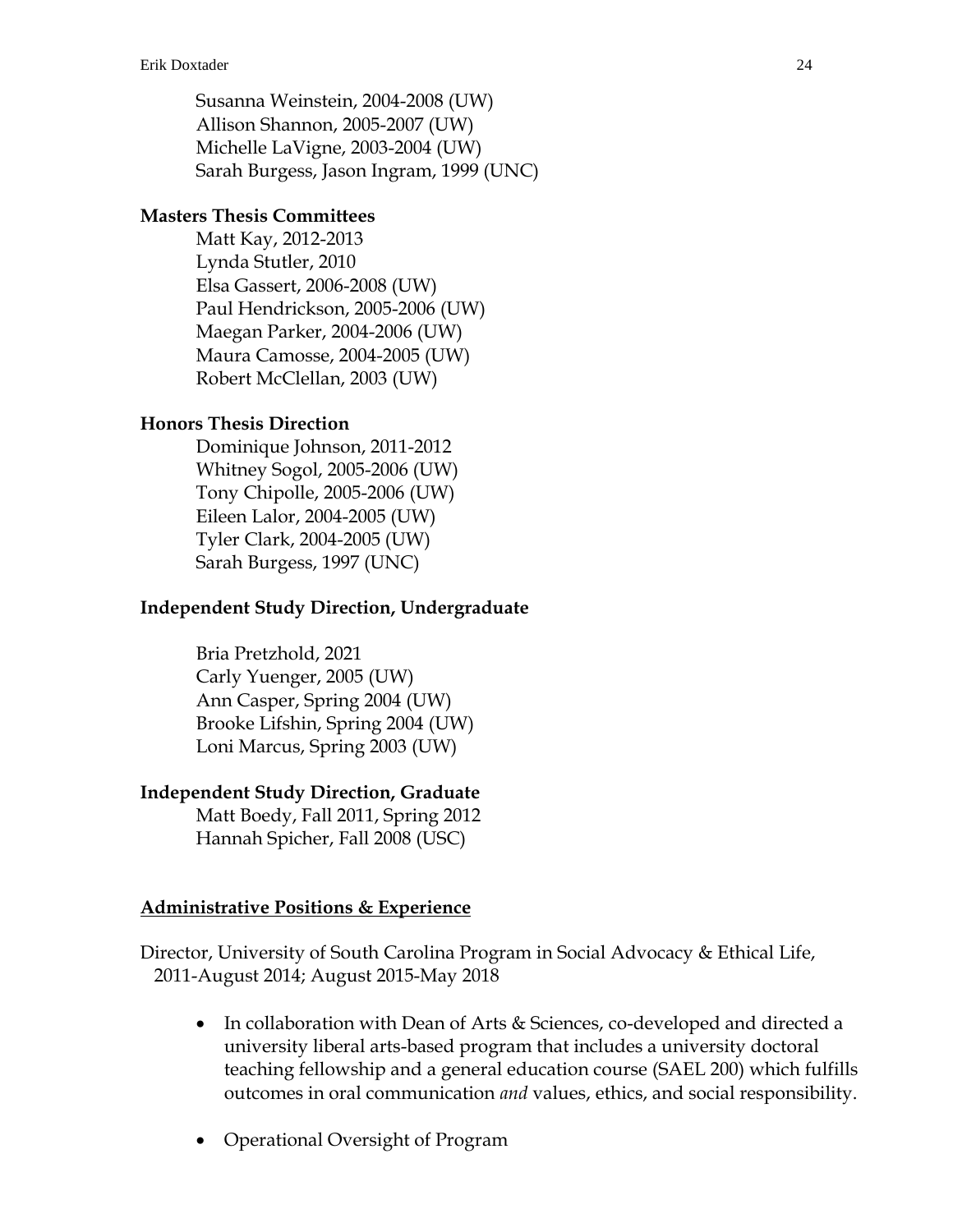- o With Dean and senior staff of the College of Arts & Sciences, led program development and strategic planning.
- o Chair of interdisciplinary Faculty Program Committee.
- o Supervise full time staff, including assistant director and program administrator.
- o Directed annual doctoral fellowship nomination and selection process.
- o Responsible for oversight of scheduling and enrollment of undergraduate general education course. 50-70 sections per semester, 2014-18).
- o Collaborate with and direct 30+ person program teaching staff.
- Hiring & Recruiting
	- o Coordinated national recruiting of doctoral students.
	- o Supervise hiring and reappointment of instructional staff.
- Curriculum & Pedagogy
	- o Design and direct pedagogical training of program's instructional staff.
	- o Chair faculty committee charged to evaluate and revise course curriculum.
	- o Coordinate teaching evaluation and assessment.
	- o Coordinate curriculum and course assessment.
	- o Lead development of course textbook.
- University Communication & Outreach
	- o Manage website content.
- Strategic Initiatives
	- o Develop and direct the University Lecture Series and Colloquium in Social Advocacy & Ethical Life.
	- o Develop medium and long-term strategy for attracting external support (alumni, donor agencies).

## **Associate Chair, Department of English, University of South Carolina, 2009-2014.**

- Operational Oversight
	- o Daily collaboration with Department Chair, including agenda setting, project oversight, and problem/crisis response.
	- o Worked with and represented sixty-five (65) faculty members from multiple fields and sub-fields, including Speech Communication & Rhetoric, First Year English, American and English Literature, Media and Film Studies, and Linguistics.
	- o Collaborated with Chair, Director of Undergraduate Studies, and Director of Graduate Studies regarding curriculum, enrollment, and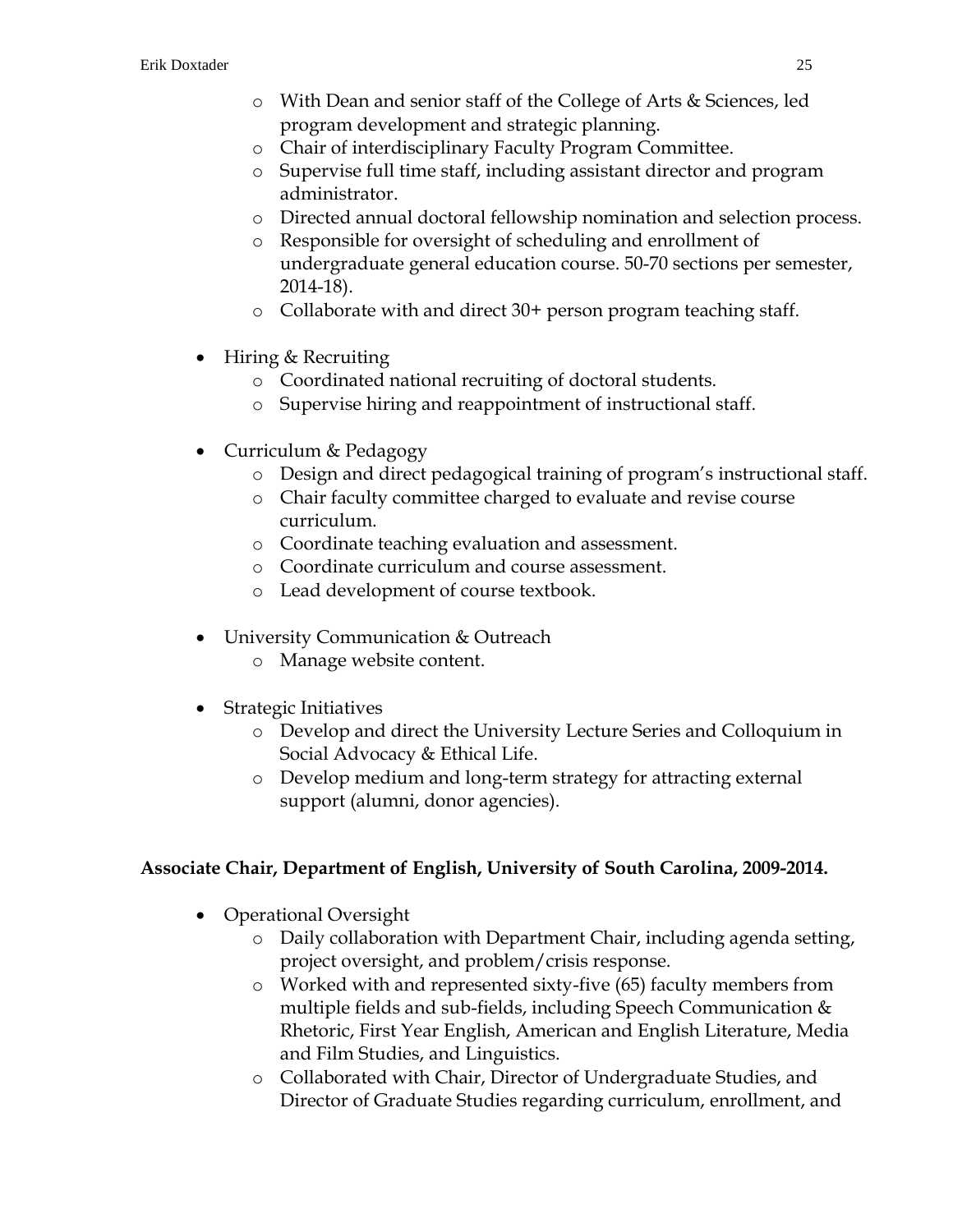assessment for department with ~600 majors and ~85 graduate students.

- o Coordinated select administrative staff work, including matters pertaining to budgeting, faculty benefits, grant oversight, course enrollment, and public communication.
- Finance/Budgeting
	- o Acquired working knowledge of department budget request, allocation, and management procedures.
	- o Collaborated in strategic budget planning and budget cutting exercises.
- Hiring, Promotion, & Retention
	- o Central role in finalizing department hiring plans and attending advocacy strategy.
	- o Close collaboration with Tenure & Promotion Committee for faculty advancement at all career stages.
	- o Served as AA/EEO liaison for multiple faculty hires.
	- o Directed hiring of department administrative staff.
	- o Collaborated in development of faculty retention initiatives.
- Assessment
	- o Led department self-assessment and coordinated department's eightyear annual external review.
- Faculty governance
	- o Led review of faculty committee structure and assignments.
	- o Ex officio member of department Faculty Advisory Committee.
- Communications
	- o Responsible for substantive and formal redesign of department website.

### **Director, Speech Communication & Rhetoric Program, University of South Carolina, 2009-2013**

- Operational Oversight
	- o Supervised full time administrative staff, including workload definition and performance reviews.
	- o Chaired Speech Communication & Rhetoric Faculty Committee.
	- o Responsible for undergraduate and graduate course scheduling and enrollment.
	- o Directed basic public communication course (60 sections per semester), including supervision of enrollments and scheduling.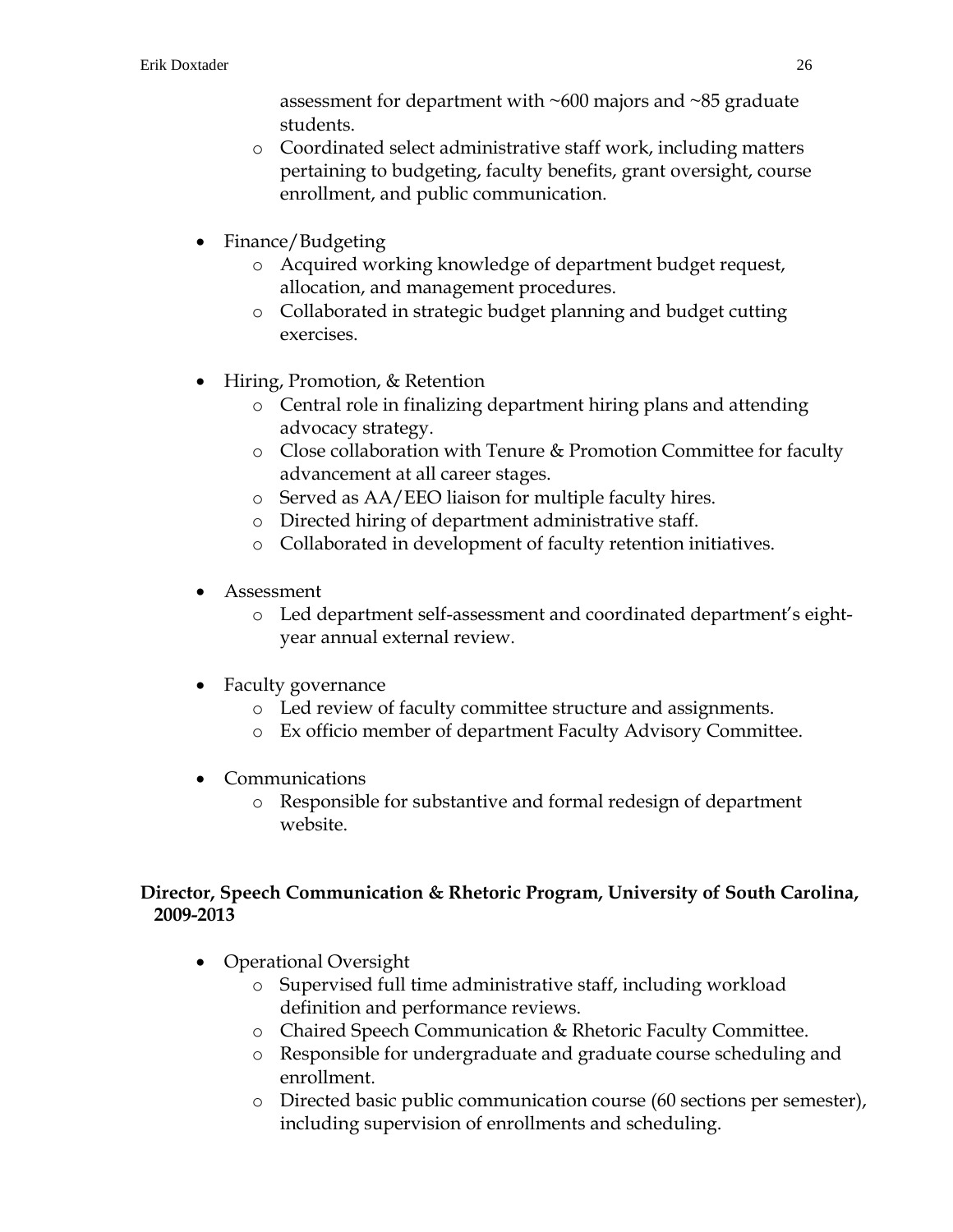- Budgeting/Finance
	- o Responsible for Instructor/Adjunct budgeting, including appointment allocations and justifications.
- Hiring, Promotion & Retention
	- o Led development of proposals that resulted in hiring of three tenuretrack hires in Speech Communication & Rhetoric.
	- o Coordinated with Tenure & Promotion Committee regarding junior faculty reviews and promotion cases.
- Curriculum & Pedagogy
	- o Led revision of undergraduate and graduate curriculum in Speech Communication & Rhetoric, from program level through to university approval.
	- o Led revision of basic course curriculum and textbook selection.
	- o Led development of assessment protocols for basic course in Speech Communication & Rhetoric.
	- o Supervised teaching evaluation and assessment of junior faculty and teaching staff.
- Strategic Initiatives Co-created and directed the USC Conference on Rhetorical Theory.

## **Dean's Academic Planning Council, USC College of Arts and Sciences, 2011-2014.**

- Participated in review and approval of new undergraduate majors and doctoral programs.
- Participated in the revision of College Tenure & Promotion Guidelines.
- Participated in review of departmental external assessments and departmental strategic plans.
- Developed advocacy strategies for the College of Arts & Sciences, including advocacy for humanities-based undergraduate studies.

## **Director, African Studies Program, University of South Carolina, 2011-2014.**

- Responsible for internal faculty and student research grant program.
- Led review of program curriculum.
- Established African Studies Colloquium.
- Collaborated with Director of the Walker International Institute in regards to budgetary and program planning.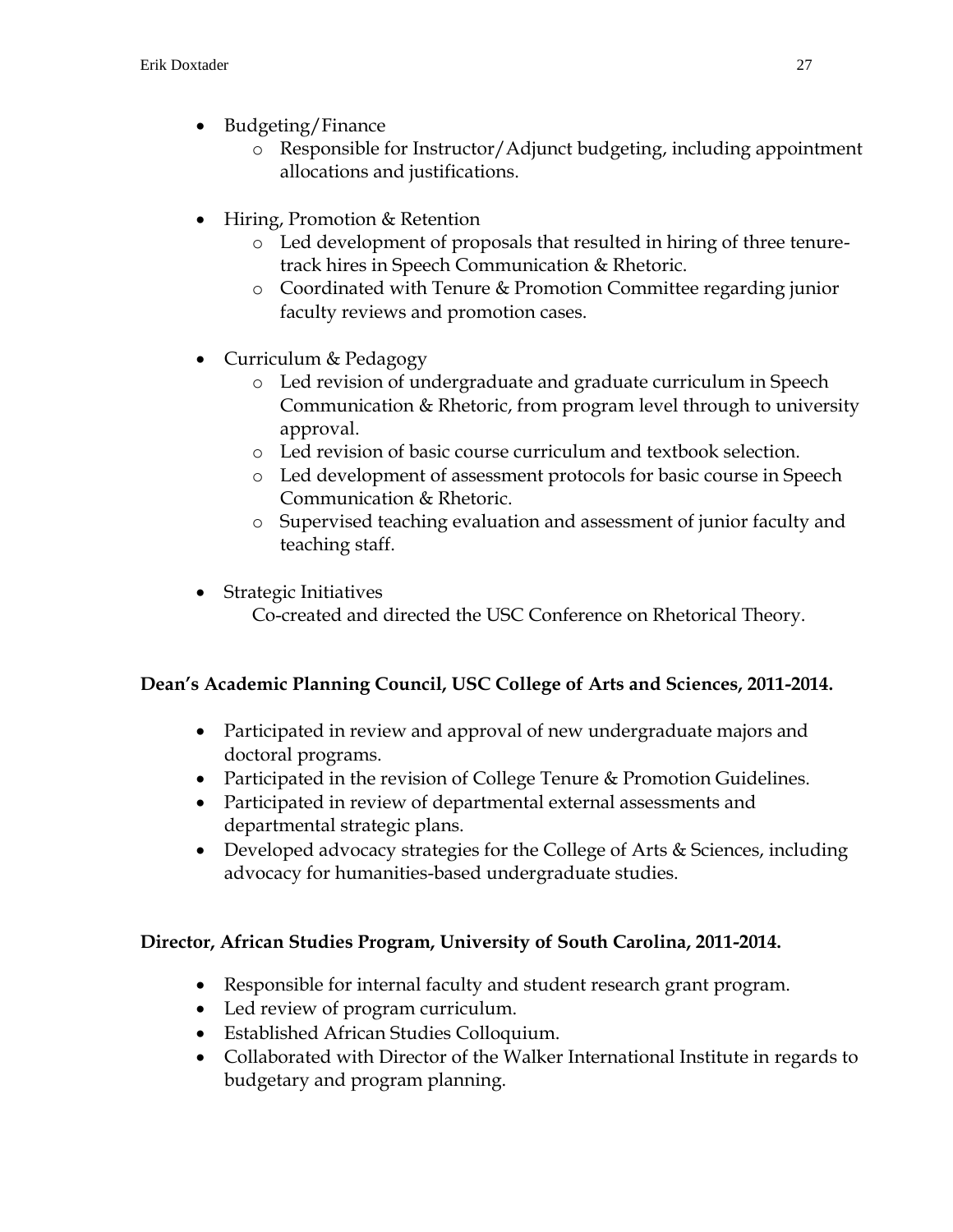#### **Institutional Service**

Senator, USC Faculty Senate, 2019-Present

Member, University Faculty Advisory Committee, August 2018-May 2019; September 2019-June 2020.

Chair, Department of English Secretarial Tenure and Promotion Committee, May 2018- May 2019.

Member, Department of English Secretarial Tenure and Promotion Committee, August 2017-May 2018.

Senator, USC Faculty Senate, 2010-12; 2015-2018.

Ad hoc Rhetoric Committee, Department of English, 2008-present.

Member, University General Education Committee, 2010-2014.

Member, Knowlton Lecture Committee, USC College of Arts & Sciences and USC Law School, 2013 – 2014.

Board Member, Classics in Contemporary Perspectives Program Committee, 2010-2013.

Chair, Speech Communication and Rhetoric Search Committee (Public Advocacy position), 2012-13.

Member, Speech Communication & Rhetoric Search Committee (Critical-Cultural position), 2012-13.

Member, Department of English Information Technology Search Committee, 2012.

Chair, Speech Communication and Rhetoric Search Committee, 2009-2010.

Member, Chair Search Committee, Department of Psychology, 2009-2010.

Chair, Department Website Committee, 2009-2012.

Faculty Advisory Committee, Department of English, 2008-2014.

Founder & Director, Bookends Colloquium, Department of English, 2008-2010.

Graduate Committee, Department of English, 2008-2009.

Programs Abroad Committee, University of Wisconsin – Madison, 2005-2007.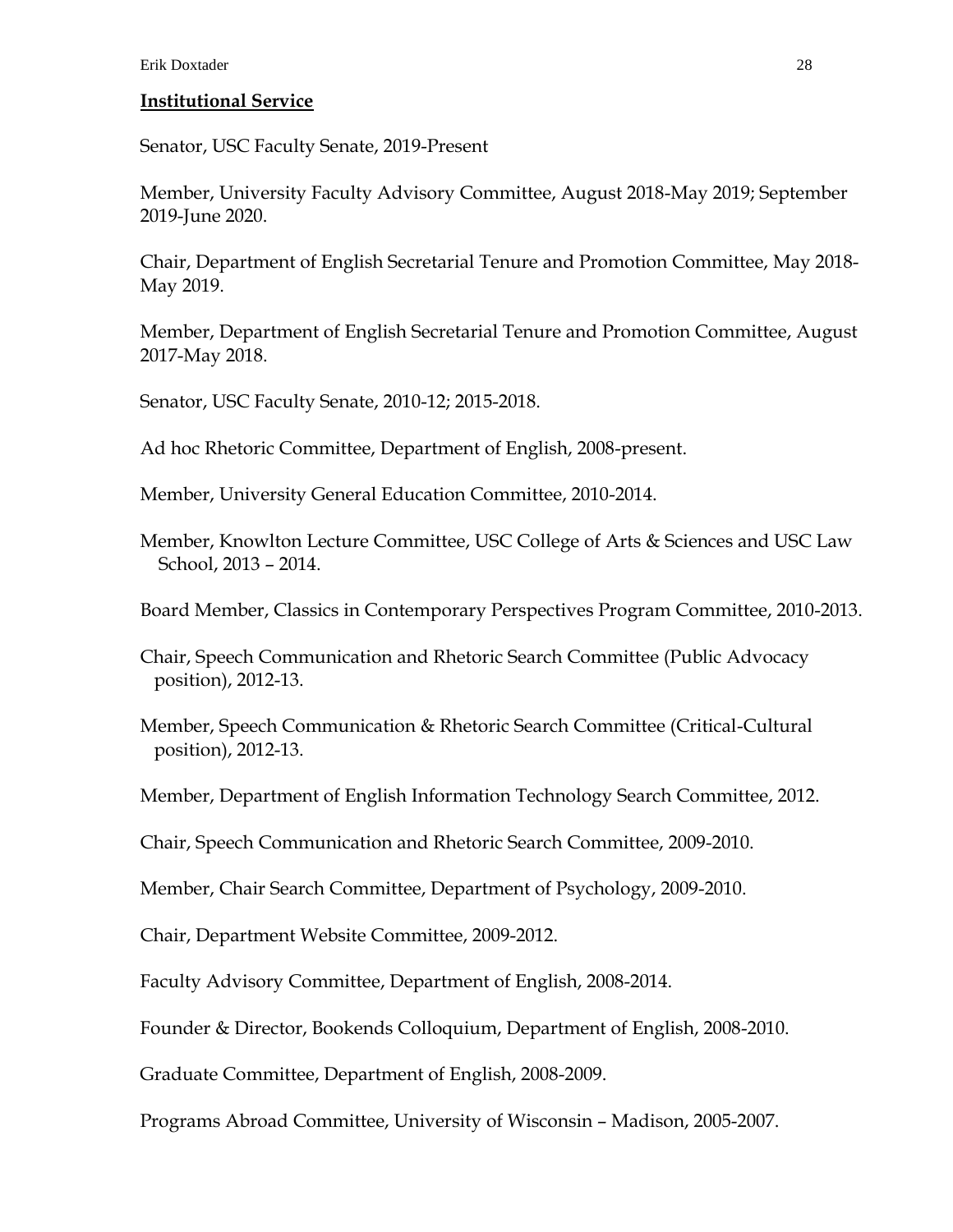Non-Academic Hearing Committee, University of Wisconsin –Madison, 2005–2007.

Graduate Committee, Department of Communication, 2005-2007.

Faculty Diversity Liaison, Department of Communication Arts, 2002-2007.

Rhetoric Colloquium Director, Department of Communication Arts, 2004–2006.

Lecture Committee, Department of Communication Arts, 2004–2007.

Research Review Committee, Department of Communication Arts 2002–2006.

Member, African Studies AC Jordan Prize Committee, 2004.

Department of Communication Studies Committee on Undergraduate Research, 1996-1997 (UNC).

Department of Communication Studies Curriculum Committee, 1995-1998 (UNC).

Department of Communication Studies Library Liaison, 1997-1999 (UNC).

Department of Communication Studies Undergraduate Advisor, 1996-1998 (UNC).

## **Professional Service**

Convener, Supersession on Hospitality/Violence. 2020 Meeting of the Rhetoric Society of America.

Rating Reviewer, National Research Foundation, South Africa, 2018.

President, Association for Rhetoric and Communication in Southern Africa, 2006-Present.

Masters and Doctoral Thesis Examiner, University of Cape Town, 2002-present.

Unit Planner, Association for Rhetoric and Communication in Southern Africa National Communication Association, 2003-2014.

Book Award Committee, Rhetoric Society of America, 2011.

Consulting Advisor, Township Debate League, Cape Town, 2005-2010.